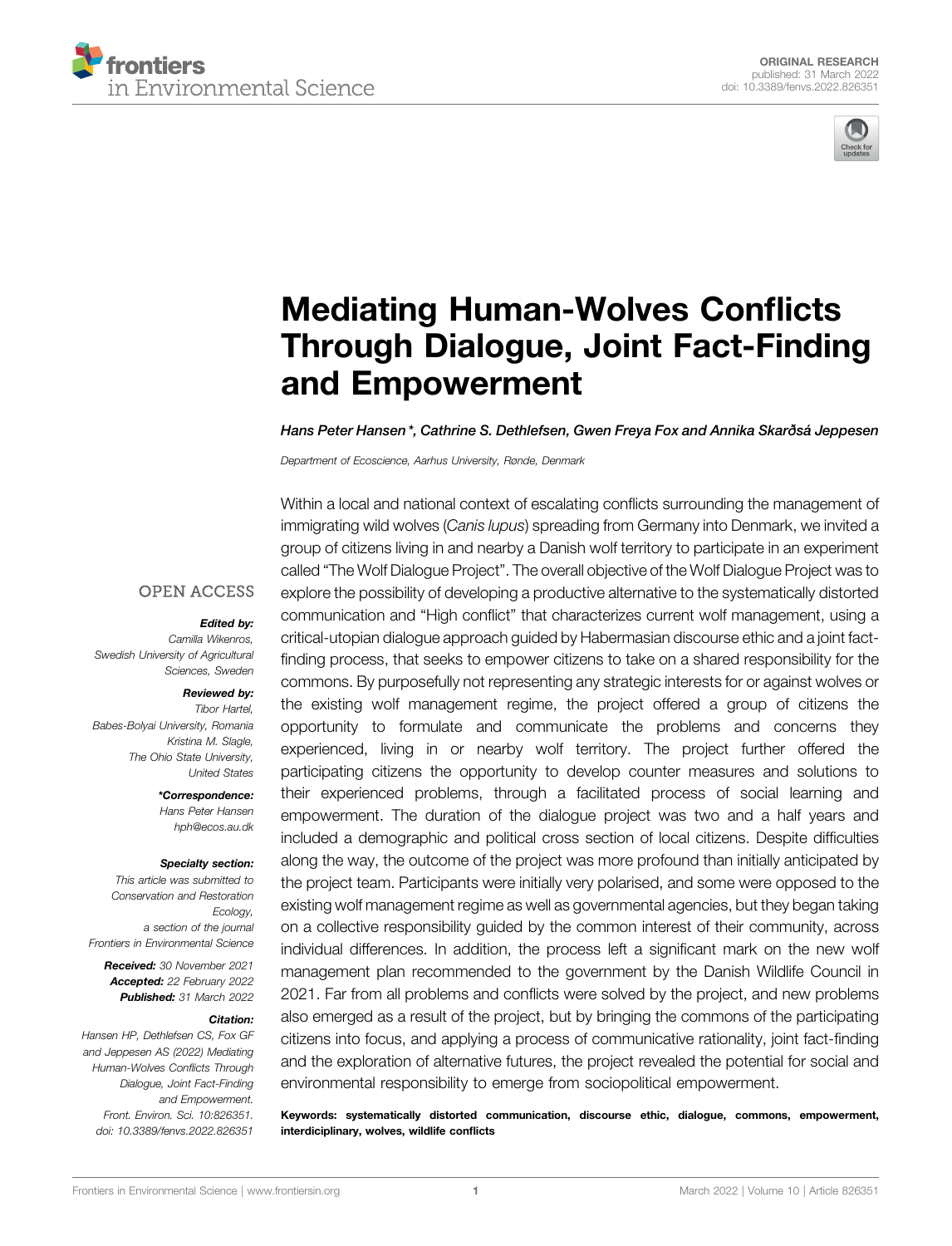# INTRODUCTION

Opposition to wolves and existing wolf management regimes among citizens living in or nearby wolf territories, is a welldescribed phenomenon in many countries [\(Nie, 2001;](#page-14-0) [Linnel,](#page-14-1) [2013](#page-14-1); [Pohja-Mykrä and Kurki, 2014;](#page-14-2) [Kaltenborn and Brainerd,](#page-13-0) [2016](#page-13-0)). The phenomenon is often exacerbated in areas where the wolf has remigrated after previous extinction, as is the case in many parts of Europe [\(Højberg et al., 2017](#page-13-1); [Mech, 2017](#page-14-3); [Skogen](#page-14-4) [and Krange, 2020](#page-14-4); [Pettersson et al., 2021](#page-14-5)). In literature the opposition to wolves from people living in or nearby wolf territories is linked to high levels of cryptic mortality amongst wolves, indicating illegal killing ([Liberg et al., 2012](#page-14-6); [Dressel et al.,](#page-13-2) [2015](#page-13-2); [Kaltenborn and Brainerd, 2016](#page-13-0); [Suutarinen and Kojola,](#page-14-7) [2018](#page-14-7); [Sunde et al., 2021](#page-14-8)).

Wolf management is challenged by a lack of legitimacy, which is particularly pronounced in rural regions and communities near wolf territories. Being forced to accept wolves as a part of the environment, citizens in rural areas experience a marginalisation of their livelihood and everyday life situation in wolf management processes [\(Pettersson et al., 2021;](#page-14-5) [Skogen and Krange, 2020](#page-14-4); [von](#page-14-9) [Essen and Allen, 2017](#page-14-9); [Pohja-Mykrä and Kurki, 2014;](#page-14-2) [Højberg](#page-13-1) [et al., 2017\)](#page-13-1). Traditional governance methods, based on the principles of liberal democracy, targeting predefined interests ("stakeholders"), such as nature conservationists, hunters, farmers, governmental agencies etc., at the expense of the common good, tend to reproduce the very problems they seek to solve ([Hansen et al., 2016](#page-13-3); [von Essen and Hansen, 2015;](#page-14-10) von Essen). The wolf management conflict seems to leave behind a despair and apathy among responsible wildlife agencies, policymakers, wildlife managers and other scholars ([Sonne](#page-14-11) [et al., 2019](#page-14-11); [Treves and Santiago-Ávila, 2020\)](#page-14-12).

Conservation and management conflicts are not restricted to wolves or other carnivores but arise in many different contexts when the conservation or management regime of a species and/or a landscape fails to recognise the existence of human interests, needs, values, and rationalities that differ from those of powerholders. While the approach taken by policymakers, agencies and other stakeholders is often determined by their strategic pre-defined objectives and by a rather instrumental approach to polity, other types of rationalities (interests, values, needs) are excluded as what has been referred to as the "blind spot of public institutions" [\(Hansen and Peterson, 2016](#page-13-4); [Kenter et al., 2021\)](#page-13-5). Traditional governance strategies such as persuasion and consensus building via negotiations, combined with the use of legal means and–ultimately–law enforcement, may for a period of time suppress variables outside the existing power structures. Nonetheless, in certain contexts, conflicts, sociopolitical polarisation and/or violent expression may require alternative solutions ([Hodgson et al., 2021](#page-13-6); [Niemiec](#page-14-13) [et al., 2021](#page-14-13)).

Wolf-management is one such case where traditional governance strategies have failed or, at least seem to be insufficient to avoid escalating conflicts leading to a nonfunctioning and disrupted wildlife management ([Gieser and](#page-13-7) [von Essen, 2021](#page-13-7); [Niemiec et al., 2021](#page-14-13)). We launched the Wolf Dialogue Project (WDP) in august 2017 with the objective to

explore the possibility of developing a more fruitful alternative to the systematically distorted communication, that has transformed wolf management into "High conflicts" in many places around the world ([Ripley, 2021a\)](#page-14-14). The project was partly funded by Aarhus University (AU), partly by a 300000 Danish Kronor grant–equivalent to approximately 45,000 USD, from the "15. Juni Fonden" (The 15th of June Fund) that supports art, nature conservation and health activities.<sup>1</sup> In contrast to the "proor con wolves"-focus of the public and social media, politicians, and interest groups engaged with the issue, we decided to focus on common direct and indirect impacts on the community resulting from wolves settling in the area, applying a critical-utopian dialogue approach based on a Habermasian discourse ethic and joint fact-finding process that empowers affected citizens. We did this by inviting citizens from a local community on the outskirts of the first wolf territory in Denmark in 200 years, giving them the opportunity to formulate and communicate the concerns and practical problems they experienced. Through the idea of "alternative futures" being possible, we further offered the participants the chance to foster and develop their own ideas for a future national wolf management plan, and to communicate concerns, problems, and ideas to responsible policymakers and governmental agencies.

In this paper we describe the context, process, and method applied in the WDP. We further present and discuss some of the internal as well as external results of the project, including the impact on the national wolf management debate, and we discuss challenges and pitfalls that we noted during the project. Finally, we conclude the paper by discussing how the approach in the WDP differed from more traditional governance approaches, what the chosen method offered, and where it did not succeed. We will not refer to the names or genders of specific local participants but will in some cases use aliases.

### Background–Return of the Wolf

In 2012, the grey wolf (Canis lupus) returned to Denmark, approximately 200 years after the last known specimen was shot in 1813 ([Trolle and Jensen, 2013;](#page-14-15) [Pagh, 2018](#page-14-16)). Being a member of the European Union (EU), wolves are in Denmark, as in the rest of EU, protected by The Habitats Directive, Council Directive 92/43/EEC [\(European Union, 1992\)](#page-13-8). In Denmark wolves belong to the annex IV which are species that require close protection.

Shortly after the wolves were first rediscovered in Denmark in 2012, researchers from Aarhus University (AU) identified 10 potential wolf habitats where wolfpacks were likely to settle [\(Madsen et al., 2013;](#page-14-17) [Sunde and Olsen, 2018](#page-14-7)). One of these areas was the forest and heathland area of Stråsø in Western Jutland, in the vicinity of the small villages of Ulfborg, Vind and Idom. As predicted a male and female wolf established themselves in the Stråsø area during 2016 and 2017. Following the settlement of the two adult wolves, the first juveniles were observed in June 2017 ([Sunde and Olsen, 2018\)](#page-14-7).

<sup>1</sup> <https://www.15junifonden.dk/>.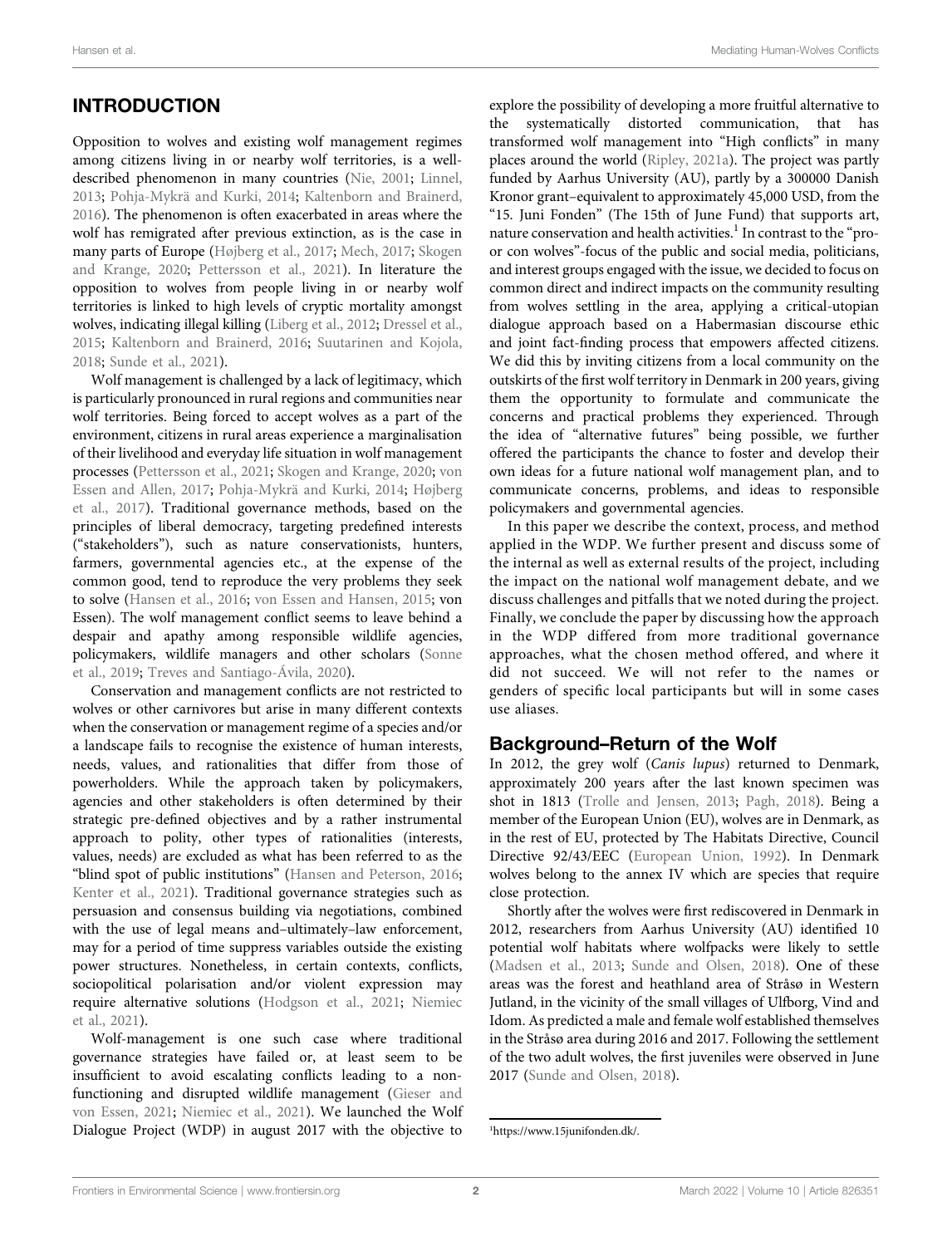Since 2012, at least 35 wolves have been identified in Denmark following a combination of wolves immigrating from Germany, and wolves being born in Denmark ([Olsen et al., 2021](#page-14-18)). At least 10 wolves have disappeared without any trace, making Denmark the country with the highest cryptic mortality among wild wolves worldwide ([Olsen et al., 2021](#page-14-18); [Sunde et al., 2021\)](#page-14-8). In April 2018, the killing of one wolf was by coincidence caught on camera [\(The](#page-14-19) [Guardian, 2018](#page-14-19)). A paper published in 2021 concluded that the only likely explanation of the high mortality rate in Denmark was illegal persecution [\(Sunde et al., 2021\)](#page-14-8); a conclusion supported by a previously published paper documenting a high acceptance rate for illegal killings of wolves amongst landowners in rural areas ([Højberg et al., 2017](#page-13-1)). Recent European studies have also identified illegal killings as a primary driver of wolf mortality ([Musto et al., 2021;](#page-14-20) [Nowak et al., 2021](#page-14-21)).

Within the Danish context, escalating conflict over wolves and wolf management has played out in public during the last 8–10 years, especially on social media, in newspapers, on radio and television. The conflict stems from the combination of fear for the safety of humans, especially children, and the frustrations of local hunters that they are now competing with wolves for the local population of red deer (Cervus elaphus) and roe deer (Capreolus capreolus). Additionally, a relatively high level of sheep predation by wolves, and various circulating narratives about wolves in Denmark, e.g., that wolves are brought into the country by people and that the wolves are dog-wolf hybrids that are therefore not "real" wolves, drive the conflict surrounding wolf management. Several local actors, together with local and even national politicians, have expressed the viewpoint that people must now "take the law into their own hands" ([Sonne](#page-14-11) [et al., 2019](#page-14-11)).

# METHODOLOGICAL APPROACH AND THEORETICAL FRAMEWORK

We labelled the research design developed and applied in the WDP, the "critical-utopian dialogue approach". The design is rooted in the Critical-Utopian Action Research methodology ([Egmose et al., 2000](#page-13-9); [Nielsen and Nielsen, 2006](#page-14-22); [Nielsen and](#page-14-23) [Nielsen, 2016](#page-14-23); [Tofteng and Bladt 2020](#page-14-24)) with roots in Robert Jungk and Norbert R. Müllert's Future Creation Workshops ([Jungk and Müllert, 1981](#page-13-10)). Future Creation Workshops seeks to empower participants (citizens) on common matters, such as natural resources and future planning, through a mixture of deliberation, joint fact-finding, and the envisioning of alternative futures. In traditional participatory processes or public hearings, citizens are "invited into" a pre-defined strategic space with objectives pre-defined by various powerholders united by certain technical and instrumental ways of reasoning and–in case of conflicts–a language of systematically distorted communication ([Elling, 2010](#page-13-11)). In those settings ordinary citizens rarely get the chance, to define or redefine the problems based on their own everyday life experience ([Clausen, 2016](#page-13-12)).

The Future Creation Workshops attempt to create a space for the citizens themselves, not only to define the problems and the questions relevant from the perspective of their daily life and experiences, but also to imagine "alternative futures," that is alternatives to those futures anticipated as given, unless we actively try to change the present trajectory [\(Jungk and](#page-13-10) [Müllert, 1981](#page-13-10)). Combining elements from the Future Creation Workshops with experiences from Critical-Utopian Action Research, and guided by a Habermasian discourse ethic, joint fact-finding and exploration of "alternative futures," we labeled our research design "the criticalutopian dialogue approach".

# An Alternative to the "Stakeholder" Approach

Traditional participatory processes are typically designed to give precedence to those actors and representatives–labelled "stakeholders"—who somehow have the power to influence decision-making and planning processes. From the 1990s and onwards the "stakeholder-approach" has become a widely used concept on environmental issues in public governance. However, the basic notion of "stakeholders" keeps participants "locked" in predetermined, strategic positions, hence making it difficult to find common solutions to common challenges ([Clausen, 2016;](#page-13-12) [Hansen et al., 2016](#page-13-3); [von Essen and Hansen, 2015\)](#page-14-10). Applied in certain contexts, such as in wildlife conflicts like the wolf case, one can even argue that the "stakeholder" approach often reproduces and exacerbates the very problem it is supposed to solve by preventing any deliberative progress based on the commons to take place.

Contrary to the "stakeholder approach", the critical-utopian dialogue approach encourages participants to feel empowered to accept their agency potential and act accordingly. Instead of marginalising people by inviting them as fragmented subjects "into" the agenda and rationality already defined by others, they are, as citizens, encouraged to take on a common responsibility [\(Habermas, 1992a\)](#page-13-13). However, in order to take responsibility as citizens, they have to be "empowered," that is to reclaim their positions as citizens and to be recognised as legitimate political "equals" ([Honneth and Anderson, 1995\)](#page-13-14). Only then, are they able to take on responsibility for society as a whole as agents of change.

# The Wolf Dialogue Project

With a few exceptions all workshops were held in the evening and always started with dinner. The purpose of the dinner was twofold. On the practical level, starting with dinner made it easier for most of the participants to participate. The majority of the participants had regular working hours and by serving dinner they did not have to bother with dinner at home before heading out for the workshop. The second purpose was to establish an informal space for socialisation before the workshop making the transition from the informal preworkshop situation to the more formal workshop easier. The dinner created a social space for small talk and the exchange of more informal information on everyday topics about participants' family situations, work life, local events, personal experiences and the like.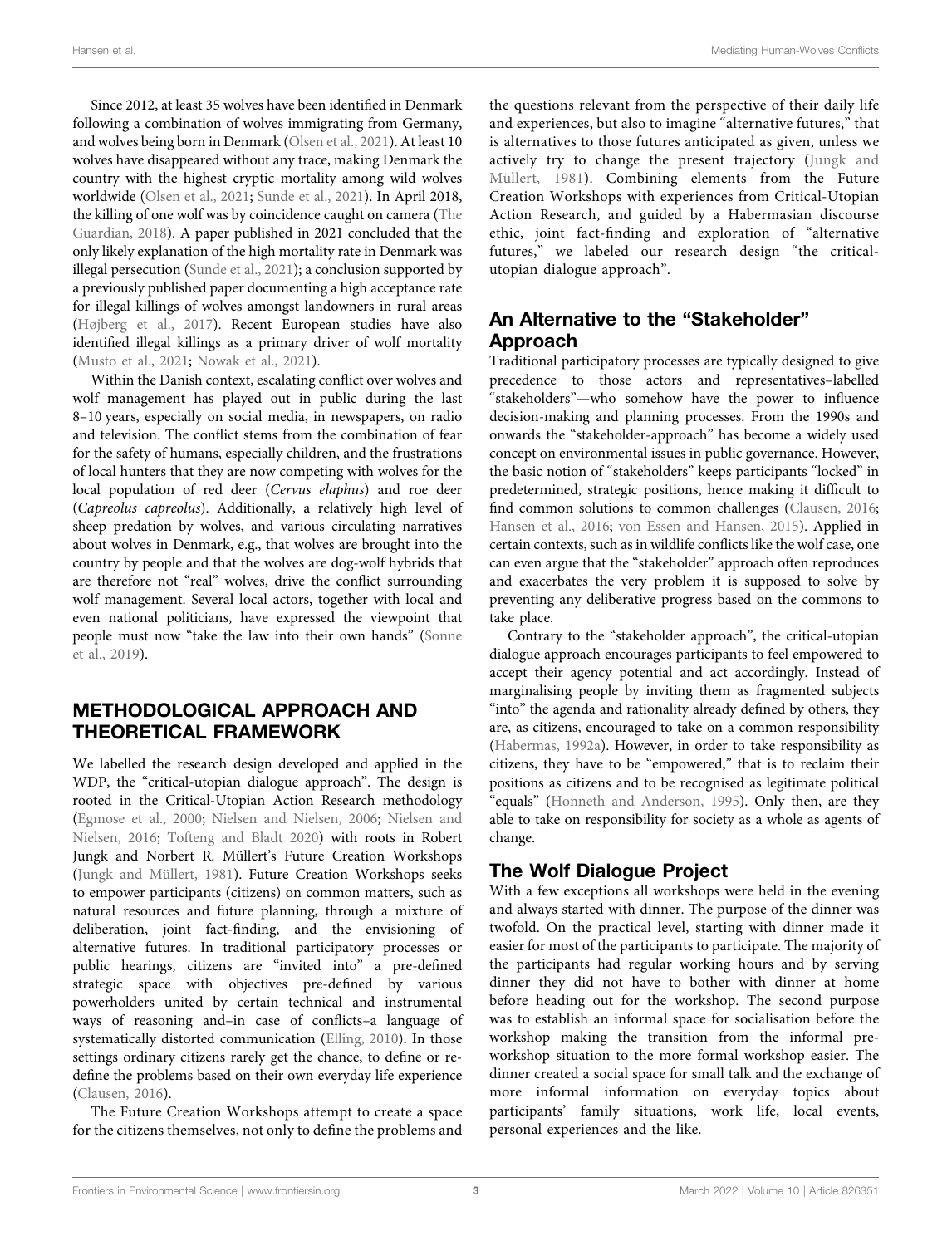On a practical level, each workshop always started by asking the participants whether they found the following three ground rules justified:

- We do not interrupt one another
- No personal attacks
- We make short comments

The three ground rules were used as the simple tool applied to enforce a discourse ethic for the deliberative space we tried to create [\(Habermas, 1992b](#page-13-15)). The rules became self-enforced by asking participants for their explicit support.

During the workshop all comments and reflections made by participants and occasional invited guests, were documented by facilitators on wallposters visible to all participants. This gave participants the opportunity to correct misunderstandings and to ensure that the documentation of the workshops was a common and transparent process. After each workshop the poster documentation was transformed into a document and emailed to each participant.

Following the principles of the critical-utopian action research methodology the dialogue process was divided into different stages [\(Egmose et al., 2000](#page-13-9); [Nielsen and Nielsen, 2006](#page-14-22); [Nielsen](#page-14-23) [and Nielsen, 2016;](#page-14-23) [Tofteng and Bladt 2020\)](#page-14-24). The first stage included two brainstorming sessions. In the initial session people were asked only to express their critique of the present situation including their concerns and whatever problems they associate with the issue. All concerns and expressed problems were recorded as short sentences or keywords on the wall posters. Following the first brainstorming session, each participant was then asked to prioritise two or three keywords, illustrating which concerns or problems were most important on a collective level. In the second brainstorming session, participants were asked to imagine the ideal future scenario in relation to the theme of the project. Just like in the critique session, participants were then asked to prioritise the two or three most important future scenarios. Guided by the facilitators, participants went through all prioritised scenarios dividing them into various sub-themes and each participant was asked to pick a theme to work with. Based on each participant's choice of theme several working groups were formed.

In the second stage the working groups developed their subthemes even further before they gradually started to discuss how their particular vision for the future could be implemented, acknowledging the need for support from the outside in terms of knowledge, resources and/or the change of certain determining factors such as rules and practices. This stage included a number of so-called "research workshops" for which relevant experts were invited to answer questions raised by the participating citizens and to engage in dialogue.

Critical-utopian dialogue processes are always centred around common matters/problems, of relevance to a broader public. Participants were therefore encouraged to present their visions and gathered knowledge and plans to a broader public and/or policymakers and governmental agencies during the final stage. Presenting the outcome of the critique, visions and joint factfinding process to the public was referred to as "the public stage". In the WDP, the public stage was combined with the development of a "participants' report," expressing the situation and findings, not from the point of view of the facilitators and research team, but from the perspective of the participating citizens.

Altogether the duration of the WDP was two and half years and consisted of 14 workshops, divided into two subsequent loops described in the following (see [Table 1](#page-4-0)). The first loop was guided by the headline: "The impact on our community," and the second process was guided by the headline: "Our proposal for a new wolf management plan". Our description of the two loops is based on written documentation, primarily workshop reports from meetings, but also the participants' reports and other reports, documents or papers/books referring to the project.<sup>2</sup>

### Loop One—"The Impact on Our Community"

The research team from AU launched the project by contacting the local village council of the two parishes Idom and Råsted on the outskirts of the forest and heathland area of Stråsø, to ask whether the council would be interested in co-hosting a local dialogue experiment. The village council accepted the invitation and through the council an invitation was sent out to local citizens in the area to participate in an information meeting on the 17th of August 2017.

Fifty two people attended the meeting, the majority locals. The research team from AU presented the dialogue experiment idea, including the applied method. It was emphasised by the AU team that they did not represent any pro or anti wolf positions, nor any formal authority or governmental agency, but only a research interest in conflicts about common matters. Based on that interest the AU team offered participants 1) the establishment of a safe space for people to express their concerns on common matters, as well as their common visions for the future guided by four simple ground rules (described below), 2) a process of joint fact-finding based on the participants' questions, and 3) the support to make the voices of the locals heard by the public. The research teams only stated four ground-rules for the process: 1) everyone should agree to participate as citizens, not stakeholders, 2) no interruptions while someone else was speaking, 3) no personal verbal attacks were allowed, and 4) in order to give everybody a chance to speak during plenary sessions, everyone should express themselves briefly.

After having presented the idea of the experiment, and outlined the promises and rules, participants were asked to discuss two prepared questions in smaller groups during the coffee break: 1) "How does the wolf conflict impact the local community?" and 2) "Are you interested in participating in such an experiment?". Following the talk during the coffee break several participants stressed that the conflict had had a negative impact on the community and that–as expressed by

<sup>2</sup> Unfortunately, the majority of documentation from the work is in Danish. The main recordings of the process are workshop reports recorded at each workshop, and later transferred into electronic reports shared with all participants of the Wolf Dialogue Project.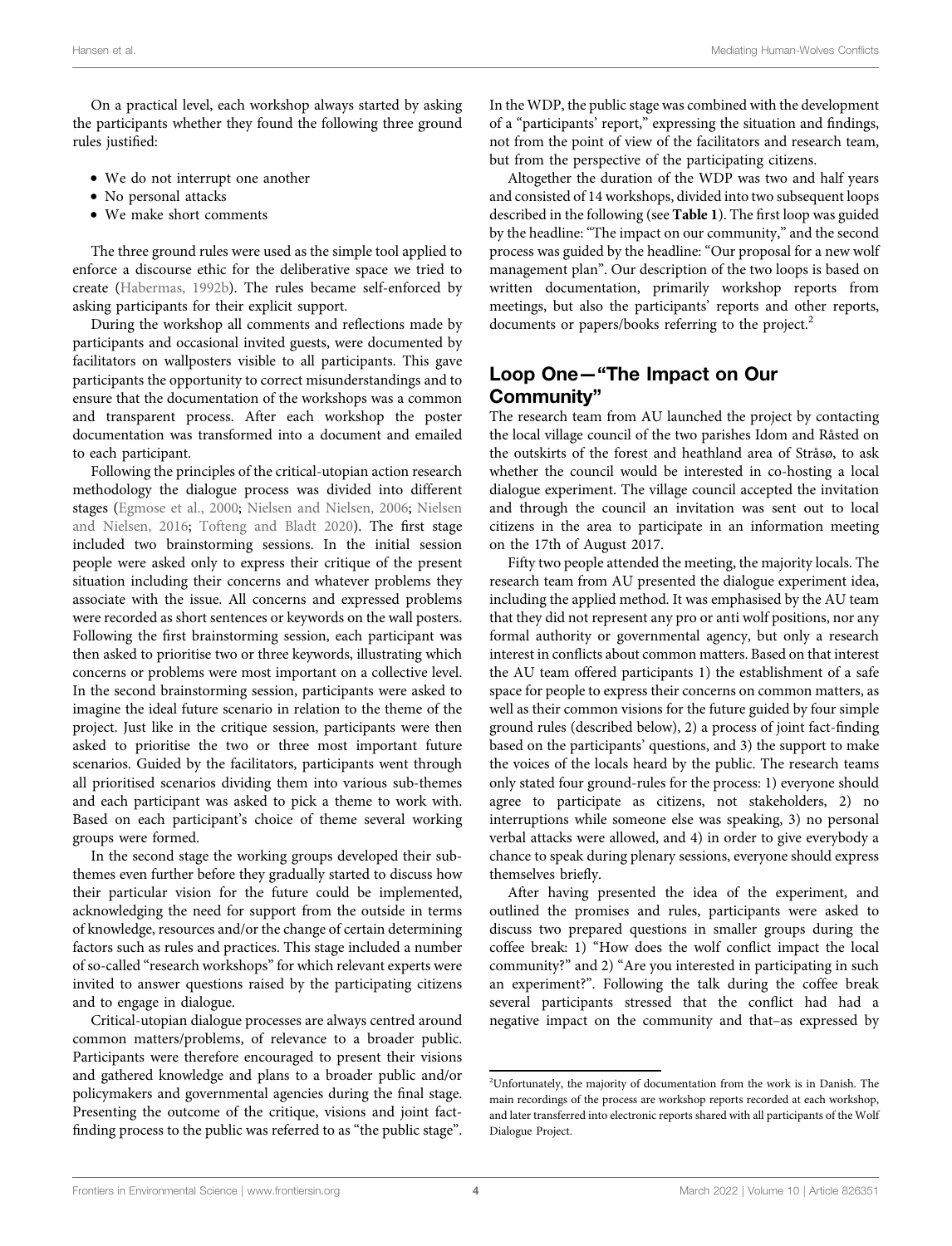#### <span id="page-4-0"></span>TABLE 1 | List of activities from the Wolf Dialogue Project 2017–2020.

#### Activities and timeline of the project

| The Wolf Dialogue Project phase I, 2017–2018<br>Info-meeting, Aug. 2017 |
|-------------------------------------------------------------------------|
| "Future-creating workshop". September 2017                              |
| Meeting, October 2017                                                   |
| Research-workshop I, November 2017                                      |
| Research-workshop II, November 2017                                     |
| Conclusions and documentation, meeting, February 2018                   |
| Local, public meeting, March 2018                                       |
| Meeting with authorities, April 2018                                    |
| Activities between phases                                               |
| "Next step"-meeting, May 2018                                           |
| Excursion and meeting, August 2018                                      |
| The Wolf Dialogue Project phase II, 2019–2020                           |
| Meeting, June 2019                                                      |
| Meeting, Aug. 2019                                                      |
| Meeting, September 2019                                                 |
| Meeting, November 2019                                                  |
| Meeting with authorities, February 2020                                 |

one participant - "....some people do not talk to each other in the grocery store anymore ... " Several participants also expressed that they felt excluded from the public debate about wolves and wolf management because of the heavily polarised, hard and personal nature of the debate and by the fact that they did not want to be associated with the hard and often vulgare rhetoric of either side of the debate. Based on what was communicated about this experiment, some expressed that they felt it offered a space for those who experience mixed feelings about the situation. Out of the 52 participants at the information meeting, 41 signed up for the WDP.

The actual dialogue project started with a workshop a few weeks after the introduction meeting. The workshop focused on formulating critiques and concerns (see [Table 2](#page-4-1)), followed by a session of working with visions for the future (see [Table 3](#page-4-2)). The stage that followed comprised of a total of four meetings, the "research-stage," where the participants first identified existing "knowledge-gaps" and on that basis formulated questions that they needed answered in order to qualify their visions for the future. During two meetings experts were invited to answer a total of 43 various raised questions and join the dialogue with the participants on wolves and wolf management (see [Table 4](#page-5-0)). The purpose of the final meeting of this stage was to document and integrate the knowledge from the other meetings.

The experts invited included the biologist responsible for the Danish wolf monitoring program, a wolf researcher, a zoo director with experience in wolves' behaviour in relation to humans, a law professor and a wildlife manager from the regional state forest district responsible for documentation of wolf attacks on livestock. The process and the knowledge gathered was documented and integrated into the work of the participants, and ultimately into the first participants' report [\(Maarbjerg et al., 2018\)](#page-14-25). Having a diverse group of citizens with varying backgrounds, the majority of whom are unfamiliar with writing and/or reading academic texts, it was tricky to develop an approach that ensured a process that did not exclude or disadvantage anyone. The AU research team made a first draft based on the produced workshop reports and asked for volunteers to read and comment on the draft. As a part of a planned workshop, all comments were presented to all participants and discussed prior to a revision of the first draft, again to be discussed with participants. Gradually a final report

<span id="page-4-1"></span>TABLE 2 | List of prioritized critiques and concerns, as formulated by the participants in the start-up phase of the WDP, in 2017.

|  |  |  | List of prioritized critiques from the start-up phase of the wolf dialogue project |  |
|--|--|--|------------------------------------------------------------------------------------|--|
|--|--|--|------------------------------------------------------------------------------------|--|

| Insecurity and lack of knowledge causes fear (16)       | Affects normal behavior (negatively) (2)                                         |
|---------------------------------------------------------|----------------------------------------------------------------------------------|
| It is no longer safe to be in the forest/in nature (10) | Fear for the safety of children (2)                                              |
| The wolf preys on livestock (8)                         | Concern that the authorities are dishonest when it comes to number of wolves (1) |
| Concern/fear for slow/poor management (8)               | No trust in DNA-analysis (1)                                                     |
| Concerns/fears become negatively self-reinforcing (6)   | Difficult to assess what information can be trusted (1)                          |
| Causes dispute on both local and national level (4)     | Expenses for farmers (1)                                                         |
| EU decides too much (3)                                 |                                                                                  |

<span id="page-4-2"></span>TABLE 3 | List of prioritized visions for an ideal future wolf management, as formulated by the participants in the WDP start-up phase, 2017.

#### List of prioritized visions for future wolf management

| The wolf can be regulated/culled (16)                                        | People before wolves—proportions in relation to e.g. punishment for shooting wolves, as compared to crimes<br>against people. (2) |
|------------------------------------------------------------------------------|-----------------------------------------------------------------------------------------------------------------------------------|
| Locally focused management (10)                                              | Respect for different positions/viewpoints on wolf (1)                                                                            |
| More research on wolves in a Denmark (8)                                     | Export of wolves to other countries $+$ wolf zones in the EU (1)                                                                  |
| The wolf is harmless (5)                                                     | Faster response from authorities and more efficient DNA-analysis (1)                                                              |
| No wolves in Denmark (4)                                                     | The wolf as local pride and brand-"our wolf forest" (1)                                                                           |
| More national influence on management-less EU<br>influence (3)               | An integral part of the ecosystem (1)                                                                                             |
| Reliable and accessible knowledge about the wolf (3)<br>More vigilantism (2) | Fenced gardens (1)                                                                                                                |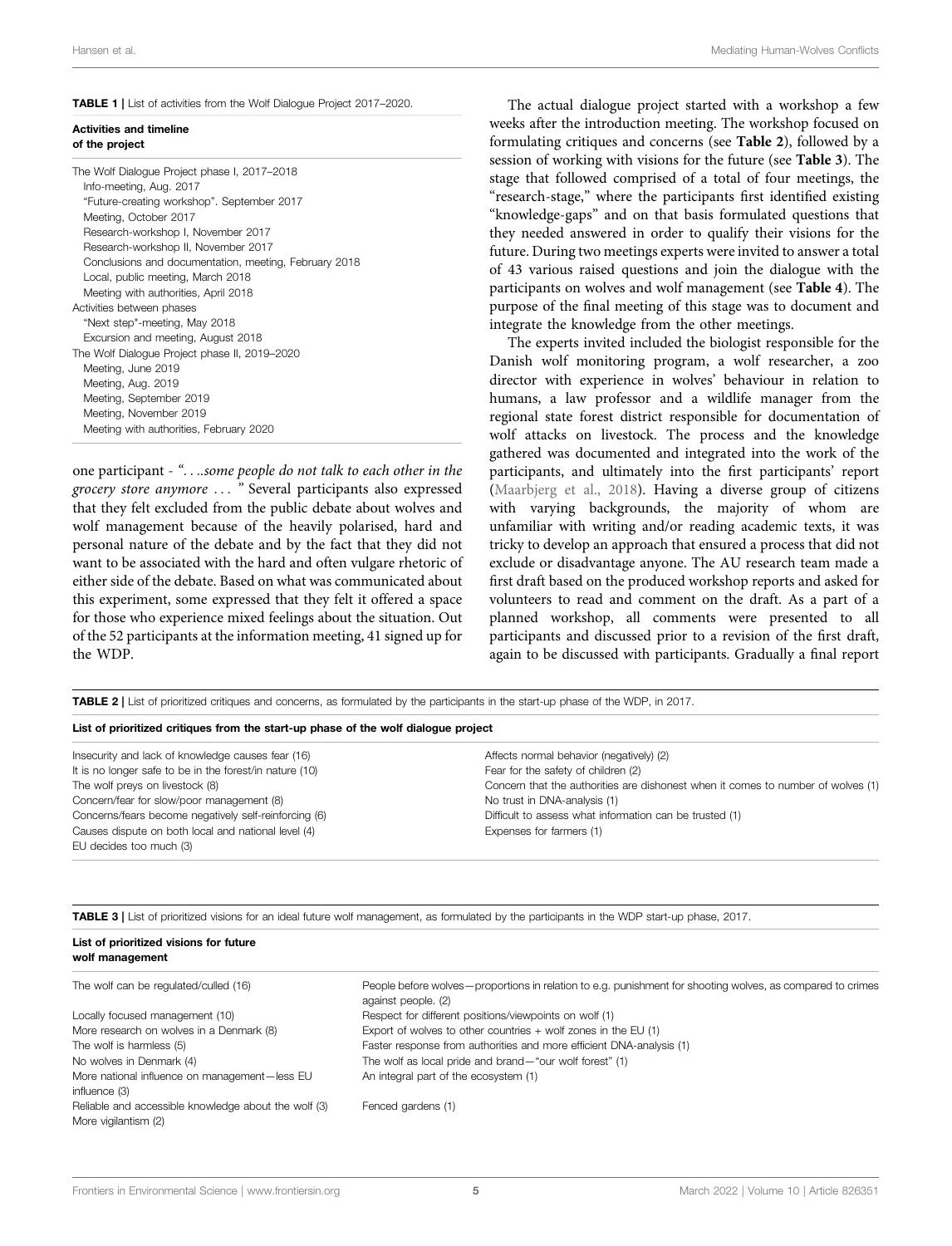<span id="page-5-0"></span>TABLE 4 | Types of questions raised during the two research workshops of the first loop of the WDP, 2017.

#### Main topics and sub-themes from project part 1- research-phase

Topic 1: Wolves, monitoring, and research in Denmark

On the first of two research-workshops in part one of the project, the participants asked questions to researchers. The questions evolved around three main categories Questions about monitoring and research on wolves in Denmark

Questions related to wolf behavior/biology and expected population trends

Questions related to human-wolf co-existence and experience from abroad

Topic 2: "The future management of wolves in Denmark and the potential for the community level to influence it"

On the second research workshop, law-experts and researchers assisted local participants in answering questions related to two main themes

Questions related to the EU Habitats directive and the wolf

Questions related to the potential for local-scale nature management

was finalised and printed. All participants were invited to be listed as authors.

In spring 2018, the project culminated in two meetings in which the participants presented their work to a broader audience. During the first of the two meetings, participants invited all interested fellow citizens from the two parishes to a public meeting. In preparation for the meeting, a working group was organised to develop a program for the meeting and decide who would chair and present. Members of the research team facilitated the talks and served as secretaries for the working group, writing minutes and coordination meetings and follow-up activities. A total of 99 local citizens joined the meeting held on 5 March 2018. After the participants from the WDP had presented the results everyone in the audience was given the opportunity to ask participants of the WDP and two invited "experts," namely the biologist responsible for the Danish wolf monitoring program, Dr. Kent Olsen and a wolf researcher, Professor Peter Sunde, both from AU, questions. The two experts had throughout the project been available for any questions raised by the participants. Strikingly, the questions were for the most part identical to the ones that had been raised in the early "researchstage" of the project. The public meeting caught the interest of several local as well as national newspapers, radio and television stations, broadcasting live from the meeting and several local participants and members of the research team was interviewed.

After the local public meeting, the WDP participants prepared a meeting for the members of the working group appointed under the Danish Wildlife Council  $(DWC)^3$  to revise the existing national wolf management, as well as for officials from the Danish Environmental Protection Agency (DEPA) and the Danish Nature Agency (DNA). The point of this meeting was to present the outcome of the WDP and to have a dialogue. The invitation was initially met with silence and reluctance by the governmental agencies, but eventually both agencies, as well as the working group from the DWC accepted the invitation, and the meeting was held on 3 April 2018.

<sup>3</sup>The Danish Wildlife Council is an advisory board to the government on issues related to wildlife management. The members of the council are representatives from some of the most significant interest groups in Denmark, including farmers, forest owners, hunters, nature conservationists, bird watchers, animal rights actors.

Both of these meetings were considered by the participating citizens of the WDP, to be very successful. The fact that both meetings offered the participants in the WDP a possibility to take responsibility for their own common situation, across internal differences, was likely the primary reason for the experienced success. Likewise, the invited representatives of the DWC and the officials representing the DEPA and the DNA were pleasantly surprised by the commitment of the locals, and at the meeting they expressed a strong admiration for the work done by the locals. The officials and the representatives from the DWC promised to take the local perspectives into consideration in the future wolf management and the DWC chairman expressed an interest in continuing the dialogue with the local participants in the years to come.

The meeting with representatives of the DWC, the DEPA and the DNA, and the completion of the participant report [\(Maarbjerg et al., 2018](#page-14-25)) concluded the first loop of the WDP.

#### In Between Loop One and Two—"What to do Next?"

When the first loop of the project had officially come to an end, approximately 20 participants expressed their interest in continuing the work in some form. Between the end of the first part of the project, and the beginning of the second loop, there was a gap of approximately 13 months. The timespan reflects uncertainties about the exact purpose of a second project part. A few meetings were held, including an excursion to the campus of the project team from  $AU^4$  and the nearby Kalø castle ruin from 1313. The meetings attempted to clarify the possible content and ambition of a second loop, including discussions of whether to open the group to new participants or not. The question of opening up the project to new participants however was met with resistance amongst several participants, who were afraid that the trust established amongst the existing participant group would be compromised, if new participants joined. There was also a concern, that inviting new participants

<sup>4</sup> The project team is located at the historical research campus at Kalø from where wildlife research has been made since the late 1940ties. The place is well known especially by hunters.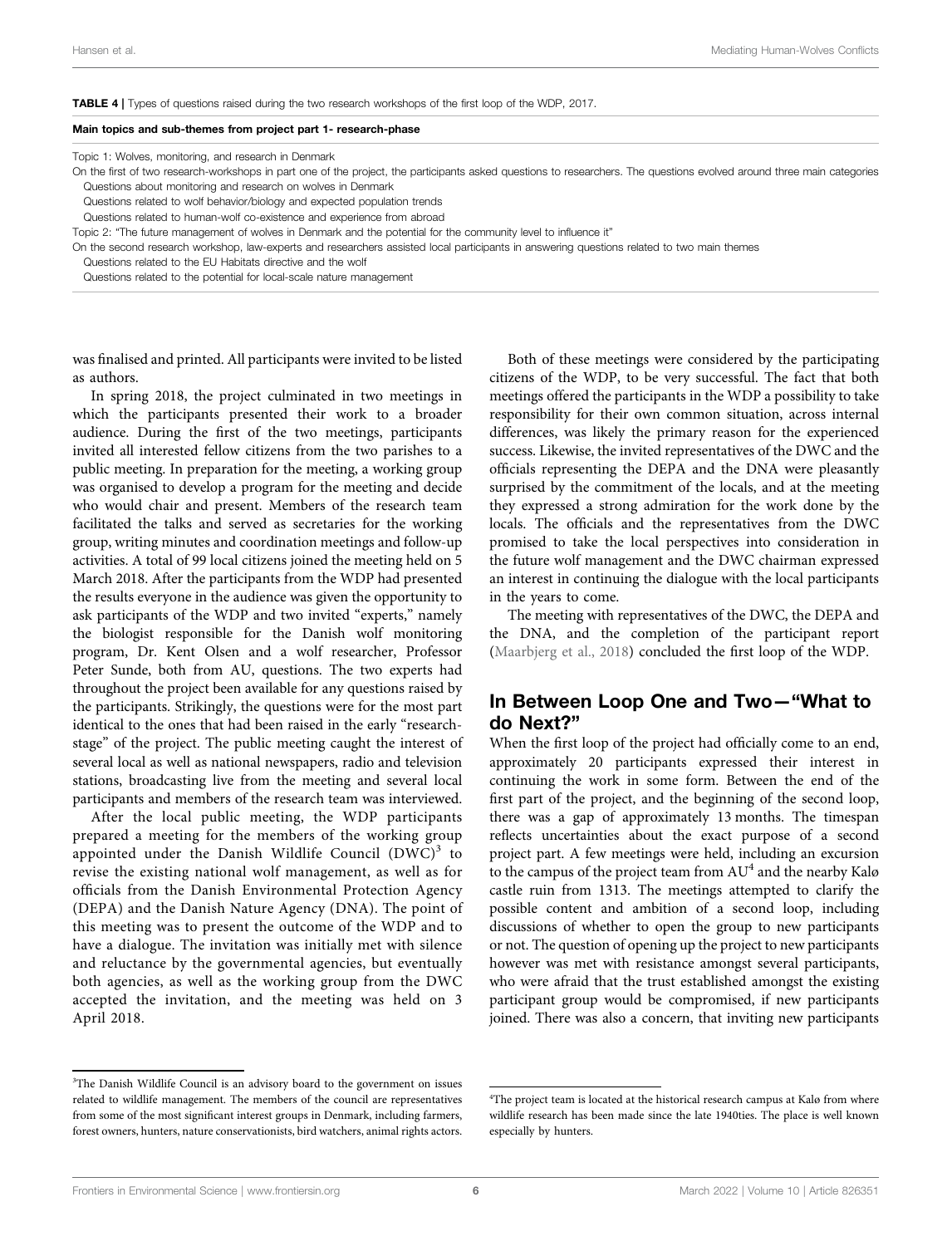into the project would mean starting all over again, repeating much of the work already done in the first loop.

The opening for jumpstarting part two came, when in March 2019 it was announced, that the work on a revised national wolf management plan had been discarded altogether. The reason was that the working group on wolf management under the DWC, were unable to find common ground on the matter. As a final attempt, the chairman of the DWC, decided to appoint a new working group, with the mandate, not to revise the existing plan, but to develop a completely new management plan for the wolf. The remaining participants from the WDP now had a tangible goal. The goal was to inform and influence the new working group under the DWC on this new management plan. It was agreed that this opportunity should not be wasted, but exactly how to make an inclusive process took a while to figure out.

### Loop Two—"Our Proposal for a New Wolf Management Plan"

Initially, a meeting was held to discuss how to proceed. Participants agreed to allow a few new participants to join the process and that the objective was to create a catalogue of more specific suggestions and reflections as a contribution to the work taking place at the national level. By recommendation of the AU project team, participants decided to approach the process following the template of an adaptive wolf management plan developed by a group of biology master students from AU during a course project in the spring semester of 2019. Since the student report was initially based on input from the WDP including conversations between students and locals the AU team figured it would be a good point of departure. Two students from the beforementioned project group volunteered to help the locals apply their own ideas and reflections to the template.

During three workshops held between June 2019 and November 2019 the participants and students worked together to develop goals and objectives to be incorporated into a future adaptive management plan. The three workshops followed the same procedures of facilitation, dialogue, and documentation as described in the first part of the WDP. Each workshop started with a summary of the previous meeting, before participants were divided into smaller groups to develop the one, two or three fundamental objectives that they considered important to address in a new management plan. At the end of each workshop each group presented the outcome of their discussions, including agreements as well as disagreements, and received feedback from the other participants.

During the first workshop the groups discussed the theme "Mitigate resource conflicts," at the second workshop the themes "Minimise fear" and "Increase safety" were discussed and at the last workshop participants discussed the themes "Improve knowledge," "Improve/increase international collaboration" and "Wolves in Jutland". In cases where participants were not able to attend a workshop, they were encouraged to call or email their ideas and reflections to the AU project team. A few participants took advantage of this opportunity, although attendance was largely stable between 15 and 18 participants.

Based on the records from all the meetings, a comprehensive document was prepared in a second participant report, with information about the process, suggestions, and reflections, including internal differences ([Frøjk et al., 2020\)](#page-13-16) (see [Table 5](#page-7-0)). Hence, it was possible to ensure accuracy as well as transparency. Like the first participant report it was important to ensure that the document would reflect the participants' perceptions and not the facilitators', hence the report drafted by the AU research team was revised twice by the participants. At first, the draft was shared online before a follow-up meeting in which the document was discussed section by section. Citizens who had not participated in the second loop but had been part of the first one also got the opportunity to meet and share their thoughts and comments. The second time, the final report was sent out to all participants, and everyone was asked to actively respond to whether they would endorse the report or not. In that way it was possible to ensure the document's legitimacy.

Once the report had reached its final form, the task was to find out how best to present it and thus complete the project. A working group was set up to invite the DWC's new working group to a meeting on 6 February 2020. At the meeting all eight members of the working group of the DWC attended. Additionally, two representatives from the DEPA and three representatives from the DNA joined the meeting. At the meeting the chairman of the wolf working group under the  $DWC<sub>2</sub>$ <sup>5</sup> presented the status of the working group and the plan for the future process. Afterwards the locals presented their recent work in general terms, including their overall reflections and ideas regarding a new wolf management plan. After the plenary session locals divided themselves into three groups, each responsible for a particular objective. The national wolf working group and the officials from the DEPA were also divided into groups each joining a group of locals. Here, the locals presented their ideas on their specific objectives. Every 20 min the representatives from the national wolf working group and the officials would rotate to the next group of locals representing a different objective and so on.

### RESULTS

The WDP generated some public attention. Quite a large number of local and national newspaper articles, radio and television stations frequently reported on the project while it was ongoing and interviewed citizens participating in the project. The national radio and television broadcasting network, DR, went one step further, and–since they were not allowed to broadcast live from the WDP workshops–based on consultations with the project leader, made a full evening live television broadcast of their own dialogue workshop with locals living in or nearby the wolf territory, invited experts and representatives of interest groups. Several participants from the WDP were also invited to for the DR workshop.

<sup>5</sup> The chair of the wolf working group, Jan Eriksen, was also the chairman of the Danish Wildlife Council.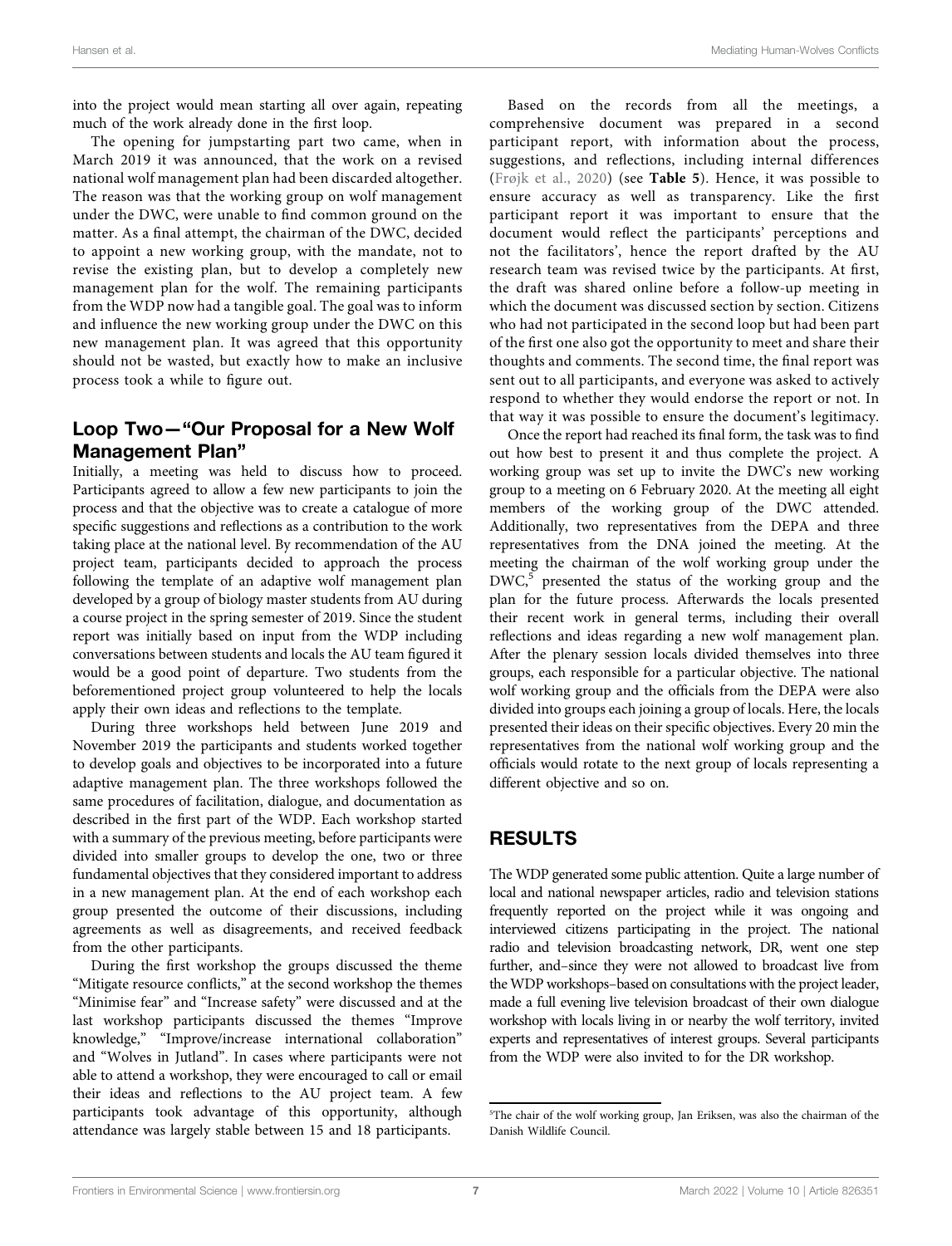#### <span id="page-7-0"></span>TABLE 5 | An overview of input from the participants WDP to the expected new national wolf management.

| Mitigate resourse<br>conflicts                                                                                                                                                                                     | <b>Minimise fear</b>                                                                                                                                                             | Increase safety                                                                                                                               | Improve knowledge                                                                                                               | Improve/increase<br>international<br>collaboration                                                                                        | <b>Wolves</b> in<br>Jutland                                                                              |
|--------------------------------------------------------------------------------------------------------------------------------------------------------------------------------------------------------------------|----------------------------------------------------------------------------------------------------------------------------------------------------------------------------------|-----------------------------------------------------------------------------------------------------------------------------------------------|---------------------------------------------------------------------------------------------------------------------------------|-------------------------------------------------------------------------------------------------------------------------------------------|----------------------------------------------------------------------------------------------------------|
| Minimize/optimize use of<br>livestock for nature<br>management (of<br>heathland) in wolf territory                                                                                                                 | Better access to updated<br>information and<br>knowledge about the<br>wolves in specific areas                                                                                   | Increase the access to<br>updated information about<br>wolves and make a quide,<br>describing how to act, if one<br>encounter a wolf          | Do more research on the<br>sensitivity of wolves<br>towards human beings                                                        | Strengthen international<br>collaboration on wolf and<br>wolf management                                                                  | No restriction of<br>local citizens<br>access to nature in<br>wolf protection<br>zones                   |
| Wild deers/burning as an<br>alternative to livestock<br>(sheep) for nature<br>management of heathland                                                                                                              | Provide information on the<br>behavior of wolves during<br>different live stages (e.g.,<br>pups)/times of year, so<br>people know what to<br>expect as "normal wolf<br>behavior" | Evaluate different types of<br>deterrence                                                                                                     | Evaluate different strategies<br>to moderate wolf-<br>behavior-e.g., means of<br>deterrence                                     | Establish wolf-zones on an<br>European level                                                                                              | Make studies of<br>how human activity<br>is affected by wolf-<br>zones                                   |
| Cover costs to secure<br>sheep if the state wants to<br>continue using sheep                                                                                                                                       | Include a plan of action<br>under various, potential<br>scenarios involving<br>wolves, livestock or<br>people                                                                    | Make a more clear definition of<br>a "problem wolf"                                                                                           | Document the effect of<br>wolves on game, especially<br>red deer                                                                | Establish an international<br>network for reporting wolf-<br>observations and sharing<br>information, like the Danish<br>www.ulveatlas.dk | Make guidelines for<br>wolves-tourists<br>how to behave on<br>private land/forest<br>in wolf territories |
| Animal husbandries<br>should have access to<br>advisers/support free of<br>charge, when<br>experiencing wolf attacks<br>on livestock                                                                               | Clarify existing legal<br>means on deterrence and<br>their efficiency                                                                                                            | Make the results of DNA-<br>samples from attacked<br>livestock public. That will<br>make it easier to decide if it is a<br>"problem wolf      | Distribute information and<br>news about wolves in<br>communities near wolf-<br>areas                                           |                                                                                                                                           |                                                                                                          |
| Provide more information<br>and financial support for<br>sheep farmers on various<br>protective means (sheep<br>dogs, fences etc.)                                                                                 | Ensure the wolf<br>management plan to be<br>based on factual<br>knowledge and<br>experiences from a<br>Danish context                                                            | Make guidelines for the visual<br>identification of DNA-verified<br>"problem wolves," so that they<br>can be culled as quickly as<br>possible | Reoccurring dialogue- and<br>information meetings with<br>authorities and researcher,<br>for interested locals in wolf<br>areas |                                                                                                                                           |                                                                                                          |
| More clear guidelines for<br>governmental institutions<br>on possible actions to<br>implement in relation to<br>mitigate wolf conflicts<br>related to wolves-e.g.,<br>safe transportation of<br>children to school | Establish reoccurring<br>dialogue- and information<br>meetings with authorities<br>and researcher, for locals<br>living in wolf territories                                      | A wolf defined as a "problem<br>wolf" in Germany should also<br>be defined as "problem wolf"<br>in Denmark                                    | Establish an online wolf-<br>platform for locals.<br>researchers and others                                                     |                                                                                                                                           |                                                                                                          |
| Map if the occurrence<br>wolves affect the value of<br>real-estate                                                                                                                                                 |                                                                                                                                                                                  | Define a maximum limit of<br>wolves in locally and nationally                                                                                 | Establish a center for<br>dialogue and distribution of<br>knowledge                                                             |                                                                                                                                           |                                                                                                          |
| Estimated max wolf<br>capacity in terms of<br>human/societal tolerance,<br>and effect on other wildlife<br>species                                                                                                 |                                                                                                                                                                                  | Minimize risk of habituation of<br>wolves by the use of scaring<br>techniques-e.g., the use of<br>rubber-ammunition)                          | Increase access to support<br>and information, e.g., via a<br>hotline and/or libraries in<br>wolf zones                         |                                                                                                                                           |                                                                                                          |
| Set a maximum of one wolf<br>pack pr. "wolf area" (5-8<br>wolves) and define when<br>culling is needed                                                                                                             |                                                                                                                                                                                  | If a wolf is to be culled, it<br>should be done in vicinity of<br>other wolves in order to<br>increase fear for human<br>beings               | More integrated<br>collaboration amongst all<br>actors working with wolf/<br>monitoring in Denmark                              |                                                                                                                                           |                                                                                                          |
| There is an ethical dilemma<br>between the protection/<br>care for livestock and the<br>legal status/protection of<br>wolves                                                                                       |                                                                                                                                                                                  |                                                                                                                                               |                                                                                                                                 |                                                                                                                                           |                                                                                                          |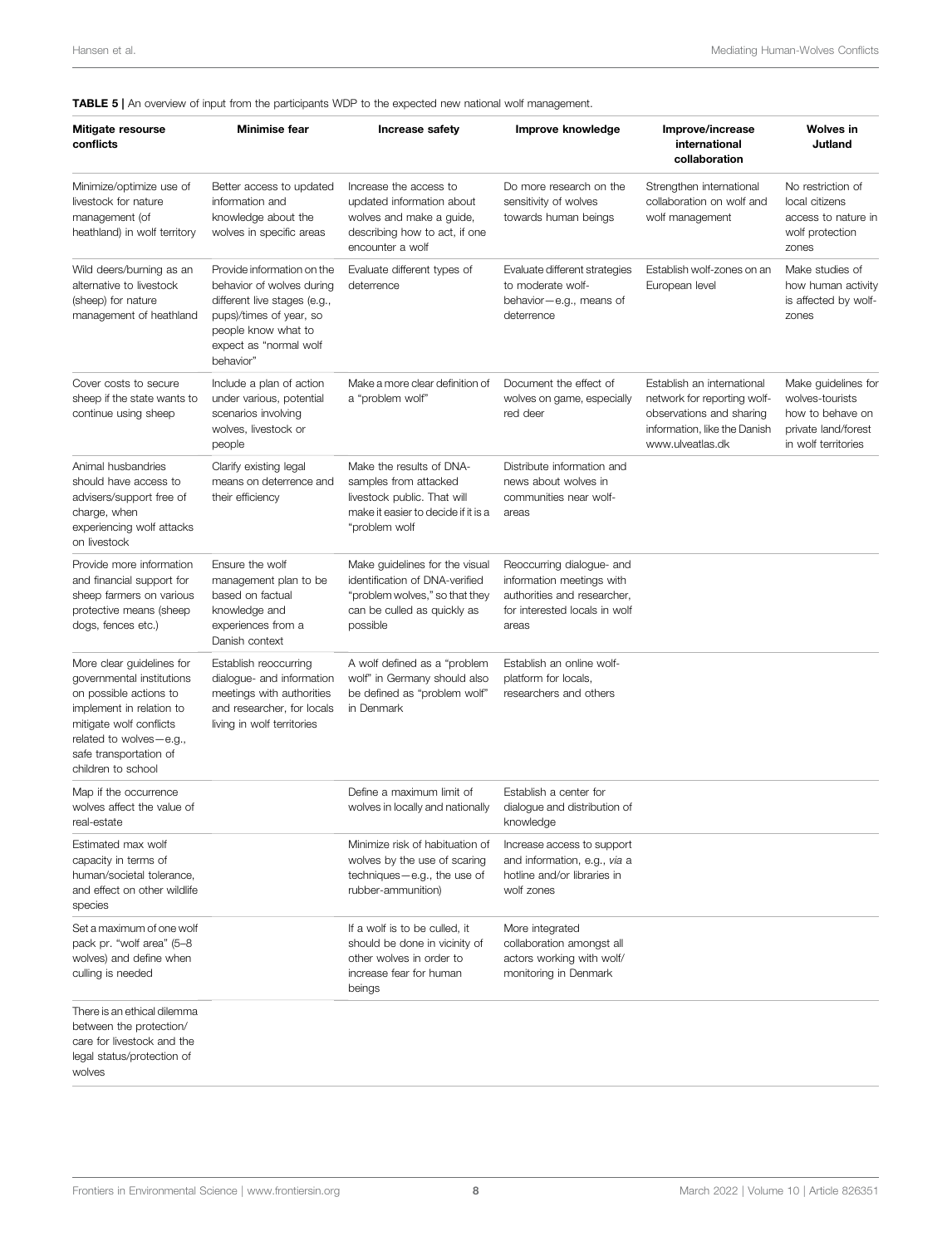Several theses related to the project have been published by students from various universities [\(Mikkelsen, 2018](#page-14-26); [Schrøder, 2018](#page-14-27); [Steinvig et al., 2019](#page-14-28); [Fox, 2020\)](#page-13-17). Internationally three publications have described the WDP [\(Ripley 2021a](#page-14-14); [Ripley, 2021b](#page-14-29); [Cirino, 2018](#page-13-18)). However, this paper is the first scientific publication reporting the general results from the concluded project. The scope of our presentation of results and our discussion will be the same as the general scope of the entire experiment, the possibilities to develop a productive alternative to the systematically distorted communication that characterises the Danish wolf management situation, applying a critical-utopian dialogue approach based on a Habermasian discourse ethic and joint fact-finding process. The ambition of the project was through empowerment to encourage the participants to take responsibility as citizens in respect to the needs of their community and society as a whole. Simply put, we have divided our presentation of results into impact on the local level and impact on national level.

### Impact Local Level

Over time participants accepted and adopted the discourse ethic required by the tools and methods applied. Several times during the process and after the conclusion of the project, participants pointed out the three simple ground rules as critical for what they saw as the success of the entire process and dialogue. Whenever someone got carried away violating the ground rules, other participants would kindly remind that person about the agreed upon rules. We also witnessed how the process gradually evoked a kind of social responsibility at the individual level, even by some of the more rebellious participants. One example occurred during the planning of the local public meeting during loop one. The appointed working group responsible for planning the local public meeting had six members and included "Jamie".<sup>6</sup> At workshops and during personal conversations "Jamie" was often difficult to interpret due to their ironic jokes, sarcastic and sometimes provocative and conspiratorial comments. One task of the working group was to decide who should chair the public meeting. "Jamie" offered themself as the chair and since no one else volunteered, the group accepted "Jamie" as the chair, although with some hesitation. At the actual event "Jamie's" ironic jokes, sarcastic and sometimes provocative comments, were replaced with a well-prepared and serious chairmanship and strong loyalty to what was agreed upon.

The discourse ethic enforced by a few simple ground rules and the facilitators, served as the platform for advocating the participants' own perspectives, concerns, and a platform for the development of their suggestions in relation to wolf management. Hence, we observed a movement away from being a project initially driven by the AU research team, to a process gradually being driven by the locals themselves. Only on two occasions did the discussions get so much out of hand that the ground rules were violated, both times during the second loop. The second loop was characterised by a smaller and more polarised group of participants and for a relatively long period of time uncertainty about the objectives of the second loop.

The first occasion was at a workshop after a full day excursion into wolf territory co-organised by participants from the WDP, for locals as well for a group of students from Roskilde University. After the excursion a workshop was planned for the locals and one of the participants had invited the entire group to his/her house for the workshop. The spouse of the host joined the workshop, and gradually took over the agenda advocating for all wolves in the area to be removed and arguing the WDP to be a hoax initiated by "wolf lovers". The second occasion was at another workshop towards the end of loop two during a period when local, national, and social media were occupied by the question about why wolves disappeared. The project leader, who apart from researching wildlife conflicts also researches illegal hunting, was interviewed several times by newspapers, radio and television, to comment on the subject. At the particular workshop three participants expressed a strong dissatisfaction with the fact that the project leader in public had pointed out illegal killing to be a likely explanation for why wild wolves apparently disappeared in Denmark. Both incidents were critical in the sense that they could have put a stop to the WDP, and both times the research team considered whether they should end the project but decided both times to continue.

The project formally ended with the meeting with the national wolf management working group during loop two, in January 2020. Despite the project having officially ended several of the participating citizens are still engaged in the implementation of ideas developed during the two loops. Several participants have continued developing the idea of a local centre for knowledge and dialogue on nature and wildlife and recently received a grant of 860000 Danish Kronor, equivalent to 130,000 USD to make a plan for its implementation and funding (see also "New Conflicts Emerge"). Potentially such a centre will be able to deal with most of the issues raised during both loops of the WDP (see [Tables](#page-4-2) [3](#page-4-2), [4](#page-5-0), [5](#page-7-0)).

The contact between former participants and members of the research team has also been maintained. From time-to-time participants phone or email researchers to catch up on the wolf management situation, to ask various questions or to share some reflections. Likewise, members of the AU research team occasionally call or email former participants, either to catch up on the local wildlife situation or to ask them to present to students about local perspectives on wildlife conflicts. In addition, local participants have, during and after the WDP, been invited to share their experiences with wolves and with the project, by organisations and other communities.

In terms of what has changed in relation to the local management of wolves, several participants have reported that the situation is less heated than before. This is not solely a result of WDP but also because there are currently fewer wolves in the area and that locals over time have probably become more used to the situation. But the fact that the WDP has procured some valuable knowledge locally, addressing some of the existing concerns, has likely also contributed to a less heated situation.

On a more practical level the WDP indirectly contributed to the solution of a specific problem. In the early stages of the project the younger child of one of the WDP participants who lives inside the wolf territory experienced being followed by a wolf walking

This is not the real name of the participant refereed to.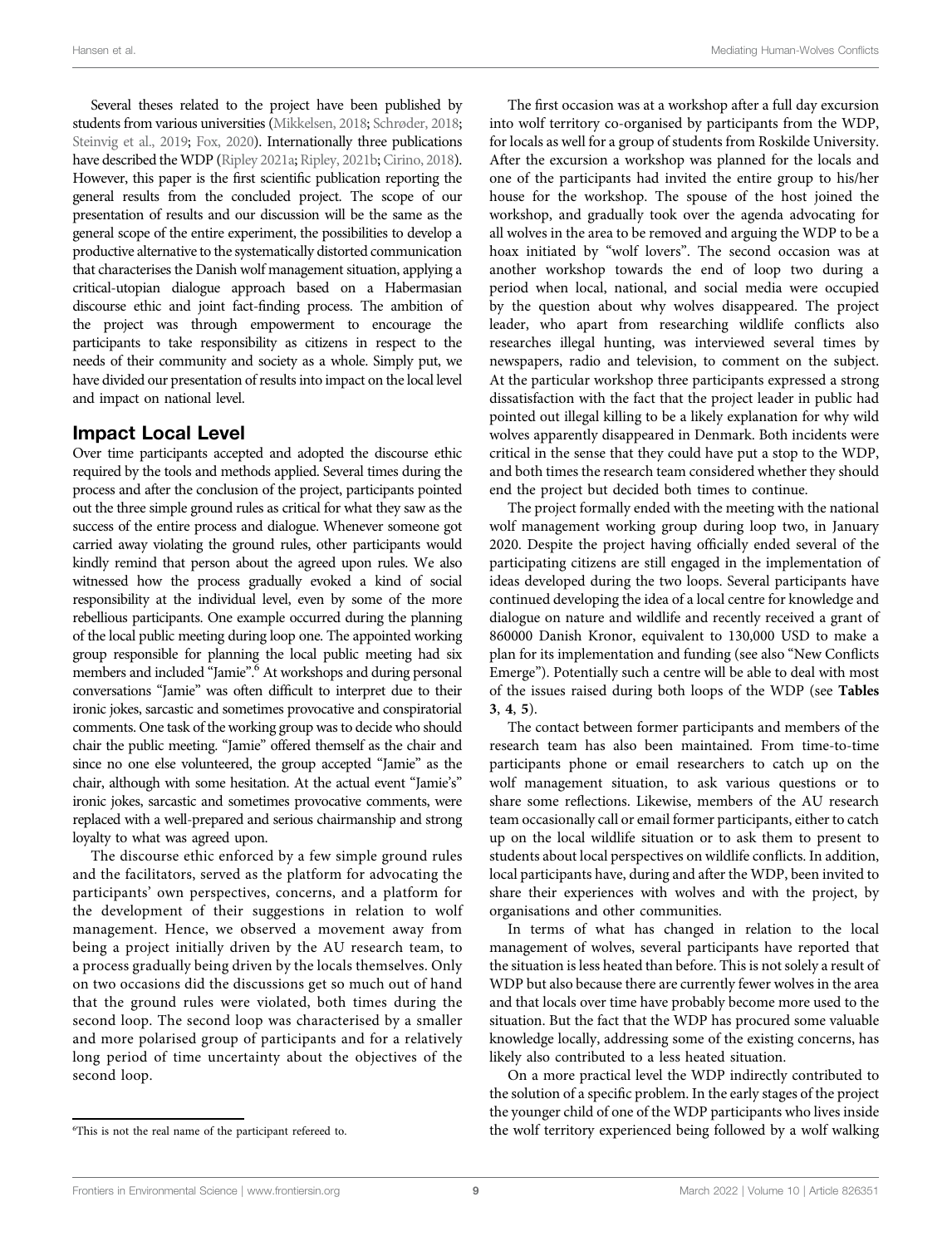home from the school bus. The family asked the local municipality for help but was initially rejected. However partly supported by the WDP the incident got quite a lot of attention by local and national media ([BT 2018\)](#page-13-19). Eventually the municipality invited the family to a meeting, and the municipality decided to change the placement of the bus stop to reduce the distance for the child to walk which solved the problem for the family. In terms of the changes on the national level the locals are still waiting for the new wolf management plan to be implemented (see Impact National level).

### New Conflicts Emerge

As mentioned previously local citizens have continued to develop the idea of a local centre for knowledge and dialogue on nature and wildlife. Presented to the working group of the DWC, representatives from the DEPA and representatives from the DNA at the last workshop, and later to the municipal director of the local municipality, the idea has gained a lot of support. A centre could potentially be an institutionalisation of the dialogue and joint fact-finding space established by the WDP, representing local common problems, and giving locals a voice in nature and wildlife management.

A few months after the WDP concluded at the beginning of 2020 with the meeting with the DWC and DEPA officials, the citizen initially presenting the idea of a centre, invited some former members of the WDP, representatives from various organisations, officials from the local municipality, officials from the local state forest district and members of the AU research team, to join a meeting. The purpose of the meeting was to discuss how the idea of a centre could be developed and eventually implemented. Members of the AU team offered to serve as a kind of secretary for the workgroups, documenting meetings. Several meetings took place during 2020 and 2021 and gradually a written description of the centre and its purpose was made.

Early in the process the working group meetings revealed local tensions and gradually the process reflected a more traditional strategic decision-making process. After approximately a year the tensions cased a second group to be formed and the external representatives from various organisations, officials from the local municipality, officials from the local state forest district and the AU research team pulled out. The new working group, rooted in the village council that initially co-hosted the WDP, applied for–and recently received–a grant to hire a professional to make a plan for the implementation and funding of a Knowledge- and Dialogue Centre for Wildlife and Nature (our translation). $<sup>7</sup>$ </sup>

### Impact National Level

As previously mentioned, the WDP managed to attract the attention of the DWC and various governmental agencies.

In both loops, council members and officials from the DEPA were invited to come to Idom-Råsted to listen and to engage in a dialogue with the locals. In the first loop the governmental agencies were suspicious of the entire project, but eventually they accepted the invitation.

The two meetings, and the two participant reports made during the WDP obviously functioned as an inspiration for DWC's work with initially the attempt to revise the existing wolf management plan from 2014, and later for an entirely new wolf management plan to replace the first one. From the proposed new management plan, it is evident that many of the inputs from the WDP have been incorporated as central goals, such as fear, safety, communication, and involvement (Danish Wildlife Council, 2020). The new wolf management plan displays a greater appreciation of the need to incorporate the human dimensions of wolf management for its long-term success and legitimacy.

The contribution of the WDP to the development of the new wolf management is credited in the introduction of the final proposal for a new wolf management plan to the government. The plan has not yet been accepted by the government, but the Minister of Environment has announced in a press release on 14 October 2021 ([Miljøstyrelsen, 2021](#page-14-30)) that more resources will be designated to local dialogue meetings.

# **DISCUSSION**

Wolf management conflicts may seem to be unsolvable "High conflicts", and traditional governance methods often fall short [\(Gieser and von Essen, 2021](#page-13-7); [Niemiec et al., 2021](#page-14-13)). However, this should not dissuade attempts to address such conflicts. On the contrary, taking the described consequences of the wolf management conflict into consideration, we argue that we as scholars hold a strong responsibility to deconstruct the conflicts and carefully examine potential solutions. Doing nothing does not seem to be a viable alternative, but we as scholars are also restricted by the limits of our own interpretations of the world, why we sometimes are forced leave our comfort zone and engage ourselves in the conflict. Like the late German-American psychologist Kurt Lewin once said: "If you want truly to understand something, try to change it." This was what we tried to do in the WDP.

Before entering our discussion, we want to stress two points. First and foremost, we want to avoid any deliberate "glorification" or exaggeration of the outcome of WDP. We do not claim the critical utopian dialogue approach to be "the solution" to all wildlife conflicts, in fact, this particular method should just be seen as a "vehicle" to test a Habermasian discourse ethic in a practical deliberative process in a real empirical setting. Additionally, the WDP was a small experiment including only a small number of citizens and based on a low budget. Together with the fact that the experiment was made in one of the most safe and political calm parts of the world, a Scandinavian welfare society, an important question to raise is the relevance of this experiment for other places in and outside Denmark. At the end of our

<sup>7</sup> In Danish: "Udvikling og afprøvning af Viden-og dialogcenter for vild natur og mennesker<sup>?</sup>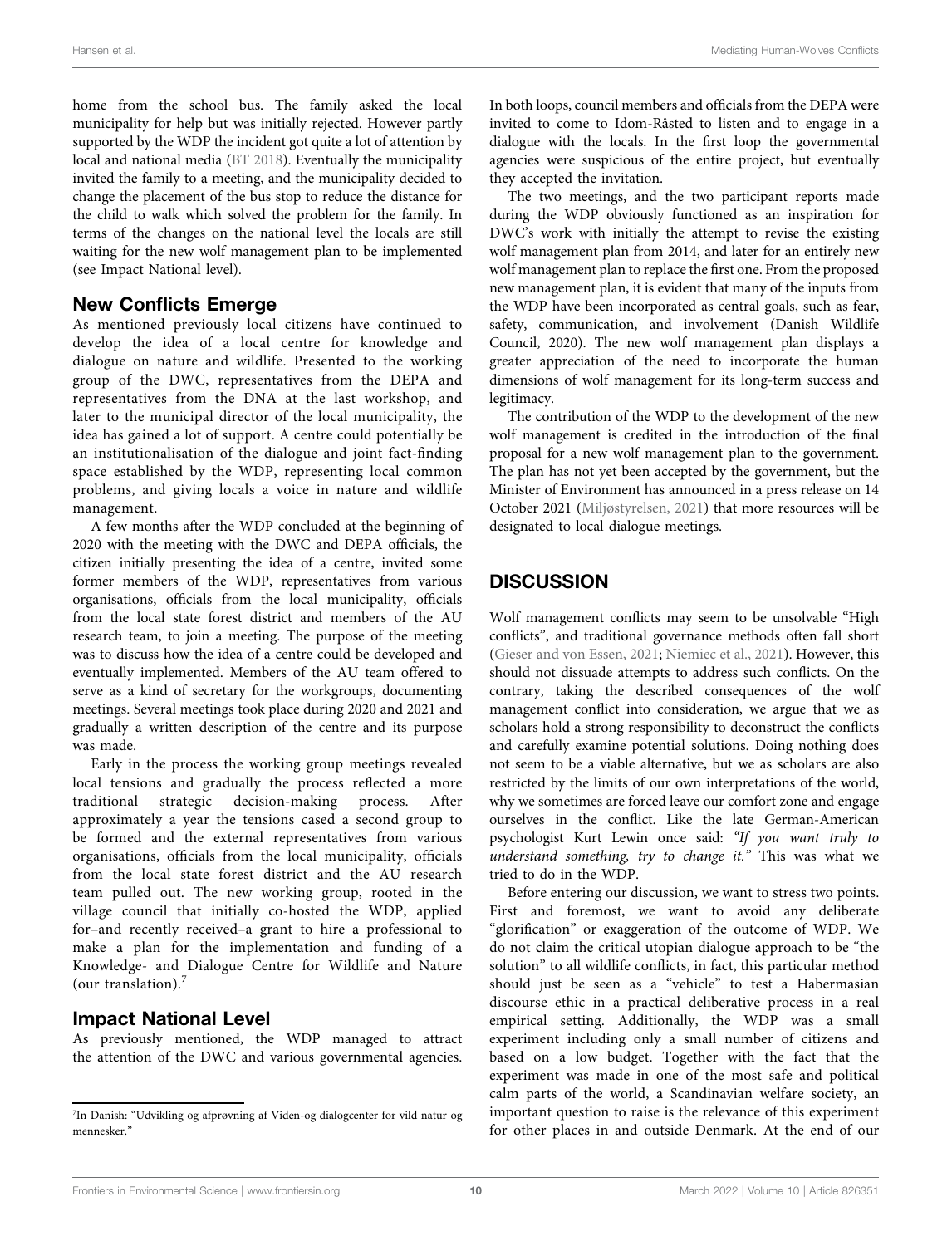discussion, we will get back to the question of whether there are any universal lessons or experiences one can take form the project.

Secondly, we want to emphasise that it was not the purpose of the experiment to transform critics of wolves or wolf management into wolf supporters or visa-versa but, as previously stated, through the critical-utopian dialogue approach to create a shared and more productive responsibility for the common amongst the participating citizens. Guided by the initial header, "The impact on our community," the ambition of the WDP was to create a space for people, living in close proximity to wolf territory, in which to deal with existing concerns and identified problems, to develop solutions and to give the local citizens' a voice.

We will not discuss the content of the WDP and the various issues raised and explored by the participants, but will instead focus on, to what extent, and how, the project might have created a better understanding of the possibilities for developing a more productive alternative to the systematically distorted communication that characterises wolf management, creating responsibility by empowering citizens instead of stakeholders, using a critical-utopian dialogue approach.

### Two Fundamental Differences

The WDP offered two fundamentally different takes on the wolf conflict, compared to more traditional governance approaches. Firstly, the WDP was not driven by any other strategic interests, than the curiosity of the research team to explore the potential of the dialogue approach described, within this specific context. Often researchers and/or facilitators are driven by certain governmental interests, or certain NGO interests and thereby, consciously or subconsciously, commit to specific values or predetermined goals or outcomes [\(von Essen and Hansen, 2015](#page-14-10)). In the case of the WDP, the research team chose to take a step back, focusing on the democratic deliberative process, and not on the promotion of certain conservation values, but instead trusting the ability of the participants to evaluate the situation and to make justified and responsible decisions.

Secondly the WDP differed fundamentally from traditional governance approaches, by not focusing directly on the wolves, but instead on the broader impact of the wolf conflict on the participants themselves and their community. By this shift of perspective, the WDP opened a totally different arena, and thereby broke with the dichotomy and deadlock created by strategic predetermined interests that dominate the public agenda. Based on the media coverage of wildlife conflicts, nuances are often lost in how public and social media portray the situation as very polarised. The WDP revealed that reality is much more complex, and that the participants' experiences and values are much more ambiguous and nuanced.

### Building Trust and Evoking a Common Goal

Early in the process participants acknowledged the impact of the wolf conflict to be a common issue, and that there was no other alternative than to collaborate despite differences in opinion, in order to deal with the specific problems experienced. However, in order to reach a point, from which participants could communicate their experiences, values, and the knowledge they collectively created, including their ambiguities, it was necessary to establish trust between the participants themselves, trust towards the AU research team, as well as trust towards invited experts and officials.

The trust towards the AU research team facilitating the WDP developed relatively fast even though a general mistrust towards AU were expressed by several participants and the motives of the AU research team were questioned in the initial phase. The expression of mistrust towards the university deceased during the project but it required the attention of the AU research team throughout the entire project. Although only a fraction of the community participated in the process, local people started to use the slang-expression, "attending wolf" when talking about the WDP, and at the local community centre the workshops of the WDP became an integrated reoccurring event. We do not know how WDP is perceived among non-participating community members, but WDP participants reported that many conversations took place locally, and similar to the spouse at the WDP meeting in the private home, participants also reported that several community members were suspicious of the whole process. Like the expressed mistrust towards the university many participants also shared a mistrust towards authorities and questioned the real motives of wildlife managers and wildlife officials.

In the initial phase of the WDP participants expressed that they often shied away from uttering their concerns, especially to people living in nearby cities, as they would sometimes experience being ridiculed for them. During the first couple of meetings the project team thoroughly documented the concerns and fears of the local citizens. It was evident, that many of the local participants experienced that their concerns about living in close proximity to wolf territory were acknowledged by the WDP. This recognition of concerns had a positive and immediate effect on the polarisation among the participating citizens. This is not to say that the more radical positions disappeared, but we witnessed an almost instant movement towards much more nuanced reflections and away from the more "radical" expressions and exaggerations of viewpoints.

Apart from being the primary documentation for the AU research team of the process, the instant documentation of reflections, comments, inputs etc. on the walls during meetings, served as a physical common output from each meeting. Everyone had a shared ownership of these workshop reports which is why the facilitating team on several occasions had to turn down journalists, who wished to attend a meeting. To secure the safe space, nothing from the WDP was communicated to the broader public before the participants felt prepared to present something to the public themselves.

The main purpose of the "research stage" was to create an integrated platform of knowledge and learning in order to identify the real problems and possible solutions. The encounter with "experts" provided answers to the raised questions, but also offered the participants an insight into the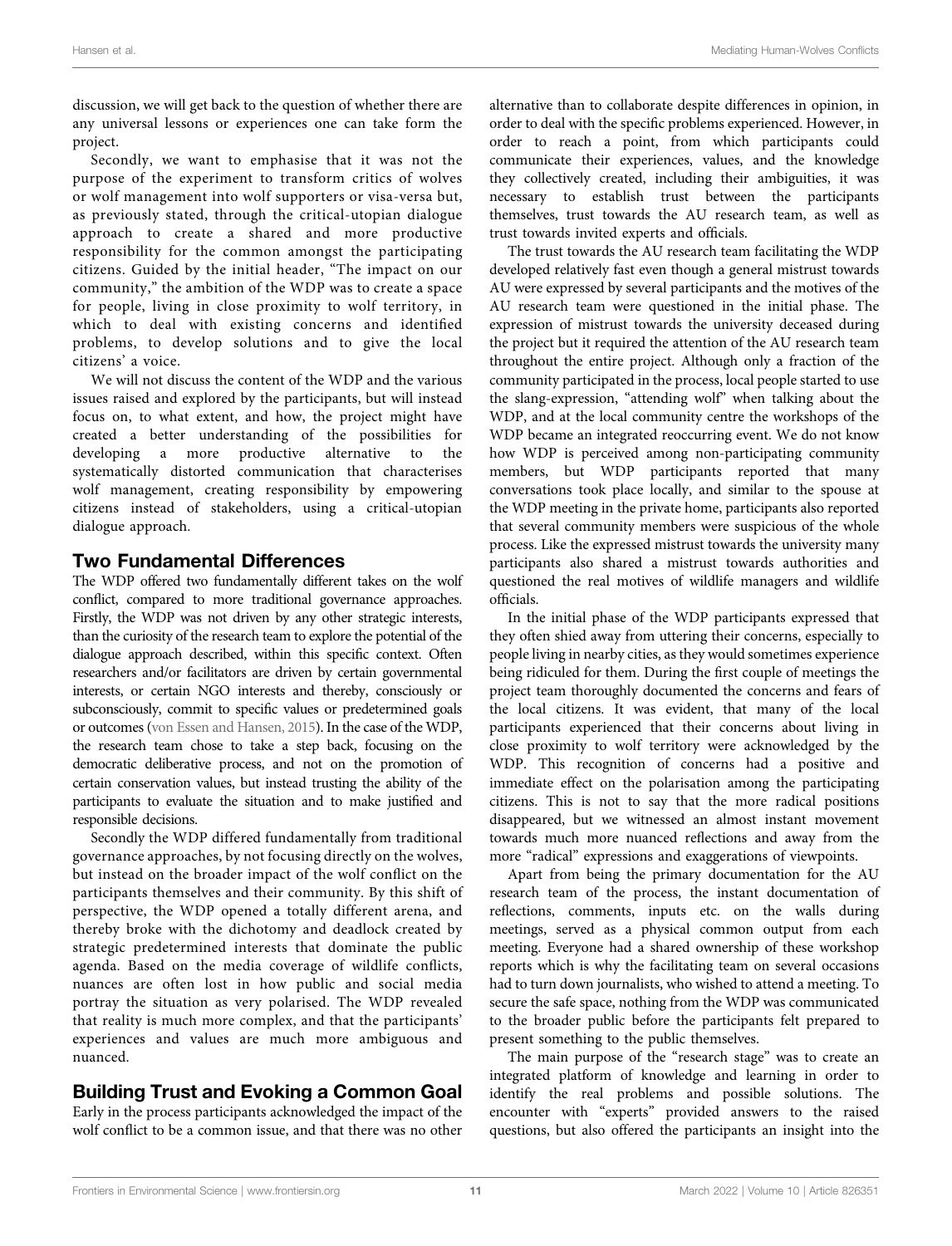nature of research including all its uncertainties. Further, meeting the researchers face-to-face gave the participants the opportunity to see them as subjects with various competences and holding different values, and not just as distant objects that occur in newspapers and on television, or who are demonised in social media. Participants hereby gradually developed a nuanced perspective on the quality of data but also a kind of respect for the willingness of researchers to visit their community and engage in–sometimes difficult–dialogue.

From being doubtful about the chance to have a say, and even more to make a difference, participants gradually saw the opportunity to have an impact. Gradually participants took on the responsibility to formulate their own experiences, visions for the future and ideas for solutions to specific problems. This collective responsibility culminated with the public meeting with their fellow local citizens and with the two dialogue meetings with officials and the DWC visiting the community. Especially the first meeting with officials and the DWC made several participants euphoric and–some–even quite emotional. It was also evident, that both the collective effort put forward by the participants, and especially the everyday-perspectives, concerns, and experiences of the group, made an impression on the officials and representatives of the DWC.

### "Slow Impact Syndrome"

During the WDP "time" proved to be a critical factor in two ways. Building trust internally and externally required time, while participants at the same time were rather impatient with the pace. Especially when it came to the governmental processes and the existing bureaucracy of governmental institutions, it was hard for many of the participants to accept that it was not possible to implement obviously "good" ideas immediately. As one of the participants stated "....most people living in the countryside are used to acting immediately, when it is needed. We cannot understand why governmental institutions cannot do the same ... " This point is reenforced by the fact that 4 years after the start of the WDP, and 1 year after the DWC proposed an adaptive wolf management plan ([The Danish Wildlife Council, 2021\)](#page-13-20), the plan has still not been transformed into a new governmental wolf management plan, although elements from the recommendation have recently been adapted by the government.

The frustrations with the slow pace of changes caused some participants to withdraw during the WDP. Despite the slow impact, and exhausting meetings continuing late into the evenings, most of the initial participants during loop one attended workshops regularly. During loop two, less than half of the original participants participated, believing that they somehow could have an impact on the new wolf management plan. WDP has undeniably had a significant impact on the officials, as well as the members of the DWC, who visited the local participants. This is reflected in references made to the WDP by DWC members and officials in various settings, including DWC meeting minutes and in the suggested new wolf management plan. As such, the WDP managed to impact the agenda of future management more than most people would have expected. However, it is still a work in progress, and on a local level some still find that there is nothing or little to "show for it" yet.

This leads to the question to what extent have participants actually influenced wolf management? Obviously, the formal power structures related to wolf management have not been changed but are still embedded in the representative political structures exercised by representatives of governmental bodies such as the DWC and DEPA. However, considering that power is not just reflected by formal structures, the participating citizens have had a considerable impact. The longer-term impact made by the participants of the WDP, formally and informally, remains to be seen and will be the focus of follow-up studies.

### Balancing Minority and Majority Needs

For the duration of the project, both loops one and two, facilitators had to balance the amount of time each participant was allowed to speak during meetings. Some participants would utter the same critiques and complaints time and time again. It took time away from the meetings and became a source of frustration for some of the other participants. This posed a dilemma to facilitators, as they both wanted to give the minority the space and time to express their frustrations, while also recognising the tiering effect it had on the majority of participants. However, balancing minority and majority needs was important to maintain the broad spectrum of voices, otherwise the WDP could be reduced to an echo-chamber in which the same arguments would have been repeated over and over again. It was vital to the AU research team to maintain the diversity of the group for as long as possible as it contributed to the dialectic dynamic.

Throughout the WFP, there were situations when participants temporarily relapsed into old narratives and beliefs contradicted by facts or science. One explanation is once again the time-factor combined with impact. It takes time to internalise new knowledge and replace previous beliefs with new ones. At the same time participants are impacted by the social control of their fellow citizens within and outside the WDP group, who question the credibility of experts and officials. Nevertheless, conversations with participants long after the WDP ended, have confirmed that the reflection process has continued, also among some of the more reluctant participants.

Twice the AU team experienced such setbacks and losses of control, that it was discussed by the team whether the WDP should stop. During the first incident it was evident that the choice of a nonneutral venue–the private home of one of the participants–at the time of the incident, lack of a clear purpose of the second loop, and a lack of a sufficient critical mass, were significant drivers of the "crisis". Although the second incident was not as critical as the first one, both incidents demonstrated how frustrations and distrust can easily reappear. Following both situations, the project leader decided to continue, and the critical incidents proved not to be as critical for the process as anticipated but revealed a kind of "WDP-resilience" that was able to overcome the setback. That said the "WDPresilience" was not strong enough to avoid the post-WDP conflict between locals competing for the ownership of the Knowledge- and Dialogue for Wildlife Centre. While it seemed possible to create a rather strong unity, and a significant impact during the WDP, local participants were not able to maintain the unity after the AU team pulled out as facilitators. This indicate that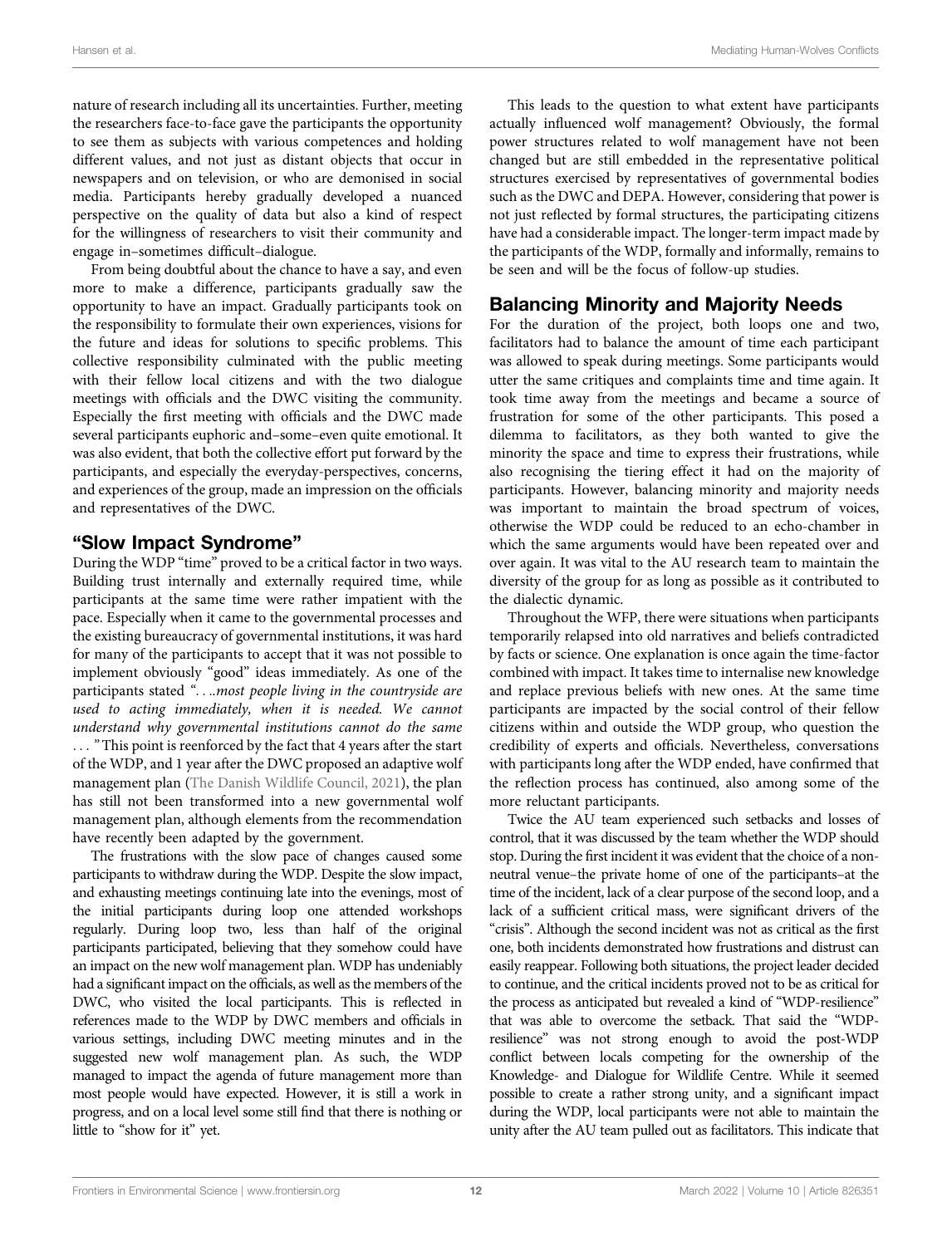the adaptation of the communicative processes applied in the WDP, might work as long as they are facilitated by professionals, but will require more time and practice in order to be internalised on a community level.

### An Alternative?

To evaluate to what extent the WDP offered a productive alternative to the systematically distorted communication that characterises current wolf management, two questions can be raised: 1) did the WDP succeed in creating a safe and equal space for the participants to transcend their private interest and to exercise their responsibility for the commons? 2) To what extent has the WDP had a positive impact on the existing deadlock characterising the wolf management conflict? And for the relevance of the readers of this outlet a third question must be raised: Are any of the lessons from the WDP transferable to other political and cultural settings?

Based on the documentation from the workshop reports, participant reports, and personal notes, it seems that the WDP did create a relatively safe space of deliberation and recognition for most participants. As we recognise that power differences and expressions of power can be subtle and are embedded in social, political, cultural, and communicative structures, it would be naive to believe that the space created by the WDP has made all participants equal. Asymmetric power relations and conflicts exist within and between individuals and groups everywhere and are as such unavoidable. The question is how we work our way around these power relations and conflicts. Based on the relatively long duration of the project, and the desire of several participants to continue with a second loop, it is evident that the approach offered by WDP had something to offer in relation to the impact of the wolf management conflict on their everyday life. The fact that the participants managed, supported by the AU research team, to develop two catalogues of concerns, reflections, ideas, and solutions for the future wolf management, and collectively to communicate these concerns, reflections, ideas, and solutions to national authorities and the DWC, is a strong indication that the participants developed social and political responsibility for the commons as citizens.

In regard to the second question, the participating citizens did inspire the national authorities and the DWC and officials from the DEPA. And through the evoked interest from the media, the WDP and the participating citizens brought new perspectives into the media, and also raised an awareness about the nature and consequences of the way the wolf management conflict was portrayed and reproduced in the public. It is difficult not to perceive this as a positive impact on the deadlock of the wolf management conflict. Nevertheless, it is harder still to determine how strong this impact has been.

On the third and final question about whether any of the lessons from the WDP are transferable to other political and cultural settings, less homogeneous and more unequal than Denmark one might look at similar types of dialogue and joint fact-finding experiments, or processes guided by the same type of discourse ethic and ambition to create social and political responsibility through recognition and empowerment. Experiences from a range of other political and cultural settings, including Sweden, Mozambique, Nicaragua, and Colombia, indicate that it is possible in different social, political, and cultural settings to create spaces for dialogue on the commons guided by a common discourse ethic, making the participants–at least for a period of time–equal as citizens, as an alternative to strategically distorted communication [\(Dalsgaard, 2009;](#page-13-21) [Sriskandarajah et al., 2016\)](#page-14-31). In a world where populism and fake news threatens our ability to govern, there is an urgent need to explore the potential for similar approaches in different political and cultural contexts and on different scales, in order to test its applicability.

# **CONCLUSION**

The WDP proved that it was possible, via dialogue and joint factfinding, and based on the commons and simple rules of communication and recognition, to create a more constructive take on the wolf management conflict. The WDP managed to gather local participants, external experts and governmental institutions in an integrated learning process that explores visions and solutions for the future. Both on the local level and on the national level the project made a significant impact on the wolf management agenda.

The results from the WDP are promising and indicate that a dialogue approach, guided by a Habermasian discourse ethic, can be a useful "tool" in unchaining "High" wildlife conflict. The outcome of the WDP could inspire further studies on ways to empower and engage local citizens as a resource in the resolution of wildlife management conflicts.`

### DATA AVAILABILITY STATEMENT

The original contributions presented in the study are included in the article/Supplementary Material, further inquiries can be directed to the corresponding author.

# ETHICS STATEMENT

Ethical review and approval was not required for the study on human participants in accordance with the local legislation and institutional requirements. Written informed consent to participate in the study was not obtained as we obtained verbal informed consent.

# AUTHOR CONTRIBUTIONS

HP, CD, GF, and AJ have been a part of the research project described and have all contributed to the manuscript. Being the project leader of the research project HH developed the theoretical framework of the paper. HH, CD, and AJ developed the outline. HH and CD drafted the first version of the manuscript. HH completed the manuscript for submission. GF proofread, edited and commented on two drafts and on the final submitted manuscript. The distribution of work required for the manuscript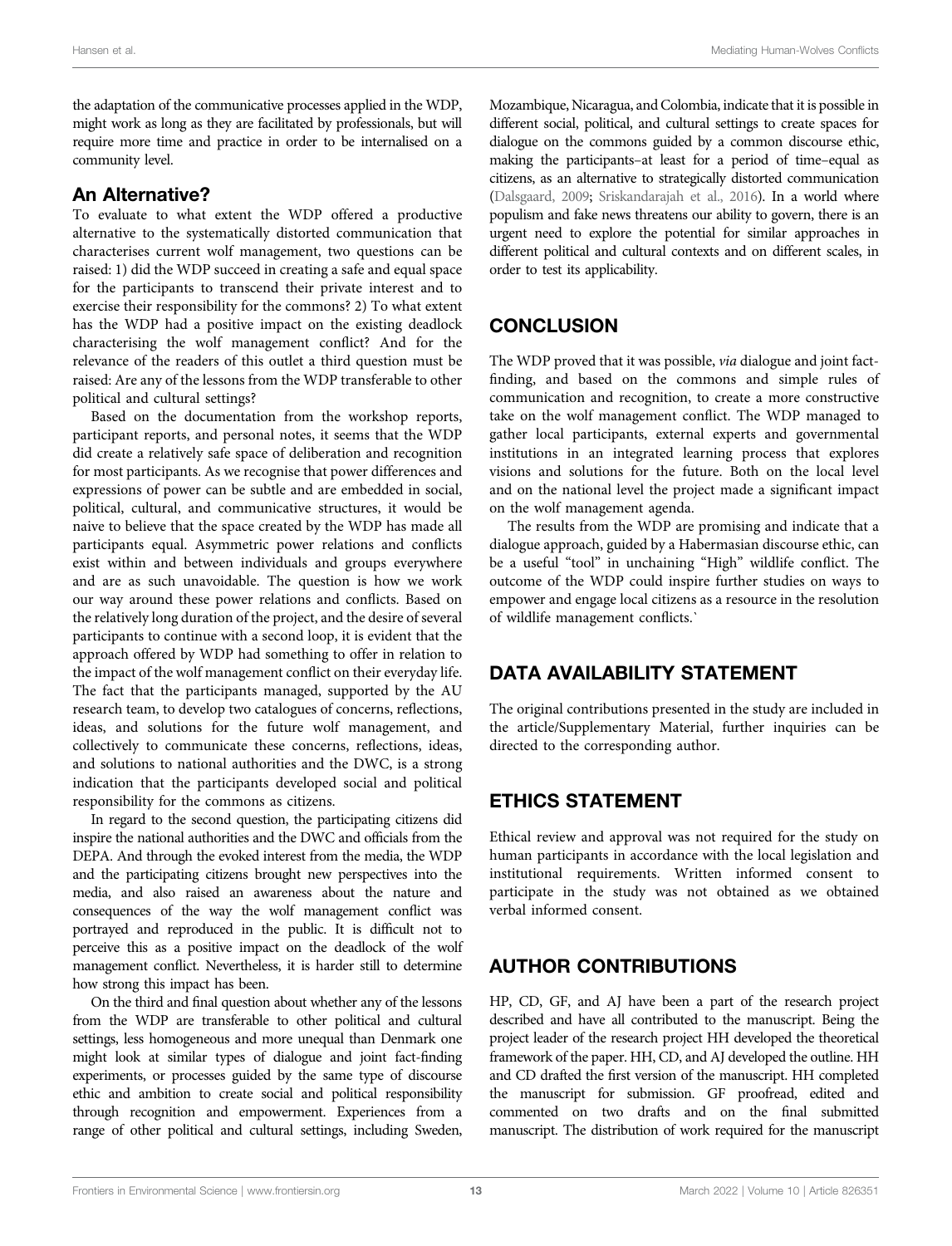has been approximately like this in order of authors: 50%-30%- 10%–10%.

### FUNDING

The research has been funded by 15. Juni Fonden and by the Sektion of Wildlife Ecology, Aarhus University.

### ACKNOWLEDGMENTS

Without the participation of locals from the communities of Idom, Raasted, Vind, Ørnhøj, Stråsø and Ulfborg it would not have been possible to make this case-study and we want to express our appreciation to all the local participants for their dedication to the Wolf Dialogue Project. We also want to thank the local Village Council of the two parishes Idom and Råsted for their support and collaboration, as well as the chair of the Danish Wildlife Council, Jan Eriksen, and those members of the council and the representatives from the DEPA and the DNA, who on

### **REFERENCES**

- <span id="page-13-19"></span>BT (2018). 13-årige Patrick blev forfulgt af en ulv - nu tør han ikke gå op til busskuret. Available at: [https://www.bt.dk/danmark/13-aarige-patrick-blev](https://www.bt.dk/danmark/13-aarige-patrick-blev-forfulgt-af-en-ulv-nu-toer-han-ikke-gaa-op-til-busskuret)[forfulgt-af-en-ulv-nu-toer-han-ikke-gaa-op-til-busskuret](https://www.bt.dk/danmark/13-aarige-patrick-blev-forfulgt-af-en-ulv-nu-toer-han-ikke-gaa-op-til-busskuret) (Accessed 11 24, 2021).
- <span id="page-13-18"></span>Cirino, R. (2018). Can We Learn to Coexist with Wolves? Denmark May Have Answers - Tensions Are High as Wolves Begin to Wander the Country for the First Time in 200 Years. Now some scientists have a possible solution. The Revelator, 2018.12.10.
- <span id="page-13-12"></span>Clausen, L. T. (2016). "Reinventing the Commons," in Commons, Sustainability, Democratization – Action Research and the Basic Renewal of Society. Editors H. P. Hansen, B. S. Nielsen, N. Sriskandarajah, and E. Gunnarsson.
- <span id="page-13-21"></span>Dalsgaard, A. M. (2009). Cities on Speed: Bogota Change/the Inspiring Story Antanas Mockus. Available at: [https://www.youtube.com/watch?v=33-](https://www.youtube.com/watch?v=33-4NRpowF8) [4NRpowF8](https://www.youtube.com/watch?v=33-4NRpowF8) (Accessed 11 29, 2021).
- <span id="page-13-20"></span>Danish Wildlife Council (2021). Vildtforvaltningsrådets Forslag Til Adaptiv Forvaltningsplan for Ulv I Danmark. Available at: [https://](https://vildtforvaltningsraadet.dk/media/221494/vildtforvaltningsraadets_forslag_til_adaptiv_forvaltningsplan_for_ulv_i_danmark__2021.pdf) [vildtforvaltningsraadet.dk/media/221494/vildtforvaltningsraadets\\_forslag\\_til\\_](https://vildtforvaltningsraadet.dk/media/221494/vildtforvaltningsraadets_forslag_til_adaptiv_forvaltningsplan_for_ulv_i_danmark__2021.pdf) [adaptiv\\_forvaltningsplan\\_for\\_ulv\\_i\\_danmark\\_\\_2021.pdf](https://vildtforvaltningsraadet.dk/media/221494/vildtforvaltningsraadets_forslag_til_adaptiv_forvaltningsplan_for_ulv_i_danmark__2021.pdf) (Accessed 11 24, 2021).
- <span id="page-13-2"></span>Dressel, S., Sandström, C., and Ericsson, G. (2015). A Meta-Analysis of Studies on Attitudes toward Bears and Wolves across Europe 1976-2012. Conserv Biol. 29 (2), 565–574. doi:[10.1111/cobi.12420](https://doi.org/10.1111/cobi.12420)
- <span id="page-13-9"></span>Egmose, J., Gleerup, J., and Nielsen, B. S. (2000). Critical Utopian Action Research: Methodological Inspiration for Democratization? Int. Rev. Qual. Res. 13 (2), 233–246.
- <span id="page-13-11"></span>Elling, B. (2010). Rationality and the Environment - Decision-Making in Environmental Politics and Assessment. Abingdon-on-Thames, Oxfordshire, UK: Taylor & Francis.
- <span id="page-13-8"></span>European Union (1992). The Habitats Directive. Available at: [https://ec.europa.eu/](https://ec.europa.eu/environment/nature/legislation/habitatsdirective/index_en.htm) [environment/nature/legislation/habitatsdirective/index\\_en.htm](https://ec.europa.eu/environment/nature/legislation/habitatsdirective/index_en.htm) (Accessed 11 24, 2021).
- <span id="page-13-17"></span>Fox, G. F. (2020). "Pawprints in the Landscape: the Negotiation of Belonging in Denmark after the Wolf's Return,". Master's thesis (Aarhus, Denmark: Human Security, Aarhus University).
- <span id="page-13-16"></span>Frøjk, A., Hermansen, A. S., Blindkilde, B., Højer, B., Blindkilde, H., and Jensen, K. (2020). Deltagerrapport: Med Ulven som Nabo, Anden fase af Projekt Ulvedialog – Refleksioner og forslag til en ny ulveforvaltningsplan i Danmark. Aarhus, Denmark: Aarhus Universitet.

two occasions accepted the invitation from the locals to come and listen and discuss. Special thanks to Wildlife Professor Peter Sunde, at Aarhus University, Scientific head, Kent Olsen, at the Natural History Museum of Aarhus, Wildlife expert Jens Henrik Jacobsen, DNA, CEO Richard Østerballe, Givskud Zoo, and Law Professor Helle Tegner Anker, Copenhagen University, for sharing their expertise with the local citizens. Further we want to thank Biologist Caroline Vestergaard Mikkelsen and Associate Professor Laura Tolnov Clausen, Agder University, Norway, who both played a significant role in the implementation and facilitation of the Wolf Dialogue Project during the first loop. Biologist, Julie Sørensen, Aarhus University, who together with her colleague, AJ, supported the local citizens in the development of inputs to a new wolf management plan. Julie also helped edit this article. We appreciate all the various students from Aarhus University and Copenhagen University, who at different stages of the project, have joined and supported the work. Last but not at least we want to thank the reviewers for their constructive feedback and Professor Emeritus, Birger Steen Nielsen, for his support and recommendations during the entire Wolf Dialogue Project.

- <span id="page-13-7"></span>Gieser, T., and von Essen, E. (2021). Wolves, Ecologies of Fear, and the Affective Challenges of Coexistence. Available at: [https://www.societyandspace.org/](https://www.societyandspace.org/articles/wolves-ecologies-of-fear) [articles/wolves-ecologies-of-fear](https://www.societyandspace.org/articles/wolves-ecologies-of-fear) (Accessed 11 24, 2021).
- <span id="page-13-13"></span>Habermas, J. (1992a). Moral Consciousness and Communicative Action. Cambridge, UK: Polity Press.
- <span id="page-13-15"></span>Habermas, J. (1992b). The Structural Transformation of the Public Sphere - an Inquiry into a Category of Bourgeois Society. Cambridge, UK: Polity Press.
- <span id="page-13-4"></span>Hansen, H. P., and Peterson, T. R. (2016). "Dialogue for Nature Conservation: Attempting to Construct an Inclusive Environmental Policy Community in Sweden in Peterson," in T.R. et al. ((red)) Environmental Communication and Community: Constructive and destructive dynamics of social transformation (London, UK: Routledge). 9781315691176.
- <span id="page-13-3"></span>Hansen, H. P., von Essen, E., and Sriskandarajah, N. (2016). "Citizens, Values and Experts. Stakeholders and the Inveigling Factor of Participatory Democracy,"in Commons, Sustainability, Democratization – Action Research and the Basic Renewal of Society. Editors H. P. Hansen, B. S. Nielsen, N. Sriskandarajah, and E. Gunnarsson (London, UK: Routledge). 9781138493254.
- <span id="page-13-6"></span>Hodgson, I. D., Cusack, J., JonesMinderman, I. J., Nilsson, L., PozoRakotonarivo, R. A. O. S., and Bunnefeld, N. (2021). "Building Peace to Save Nature: Multi-Disciplinary Approaches to Managing Conflicts in Conservation," in Wildlife Biodiversity Conservation – Multidisciplinary and Forensic Approaches. Editors S. C. Underkoffler and H. R. Adams (Berlin, Germany: Springer). doi[:10.1007/](https://doi.org/10.1007/978-3-030-64682-0_1) [978-3-030-64682-0\\_1](https://doi.org/10.1007/978-3-030-64682-0_1)
- <span id="page-13-1"></span>Højberg, P. L., Nielsen, M. R., and Jacobsen, J. B. (2017). Fear, Economic Consequences, Hunting Competition, and Distrust of Authorities Determine Preferences for Illegal Lethal Actions against gray Wolves (Canis lupus): a Choice experiment Among Landowners in Jutland, Denmark. Crime L. Soc Change 67, 461–480. doi:[10.1007/s10611-016-9670-2](https://doi.org/10.1007/s10611-016-9670-2)
- <span id="page-13-14"></span>Honneth, A. (1995). The Struggle for Recognition: The Moral Grammar of Social Conflicts (trans.Anderson J). Cambridge, UK: Polity Press.
- <span id="page-13-10"></span>Jungk, R., and Müllert, N. (1981). Zukunftswerkstätten, Wege zur Wiederbelebung derDemokratie, Goldmann Wilhelm Verlag, Hamburg. [English edn, Future Workshops: How to Create Desirable Futures. London: Institute for Social Inventions.
- <span id="page-13-0"></span>Kaltenborn, B. P., and Brainerd, S. M. (2016). Can Poaching Inadvertently Contribute to Increased Public Acceptance of Wolves in Scandinavia? Eur. J. Wildl. Res. 62, 179–188. doi[:10.1007/s10344-016-0991-3](https://doi.org/10.1007/s10344-016-0991-3)
- <span id="page-13-5"></span>Kenter, J. O., Raymond, C. M., van Riper, C. J., Azzopardi, E., Brear, M. R., Calcagni, F., et al. (2021). Loving the Mess: Navigating Diversity and Conflict in Social Values for Sustainability. Sustain. Sci. 14, 1439–1461. doi[:10.1007/](https://doi.org/10.1007/s11625-019-00726-4) [s11625-019-00726-4](https://doi.org/10.1007/s11625-019-00726-4)